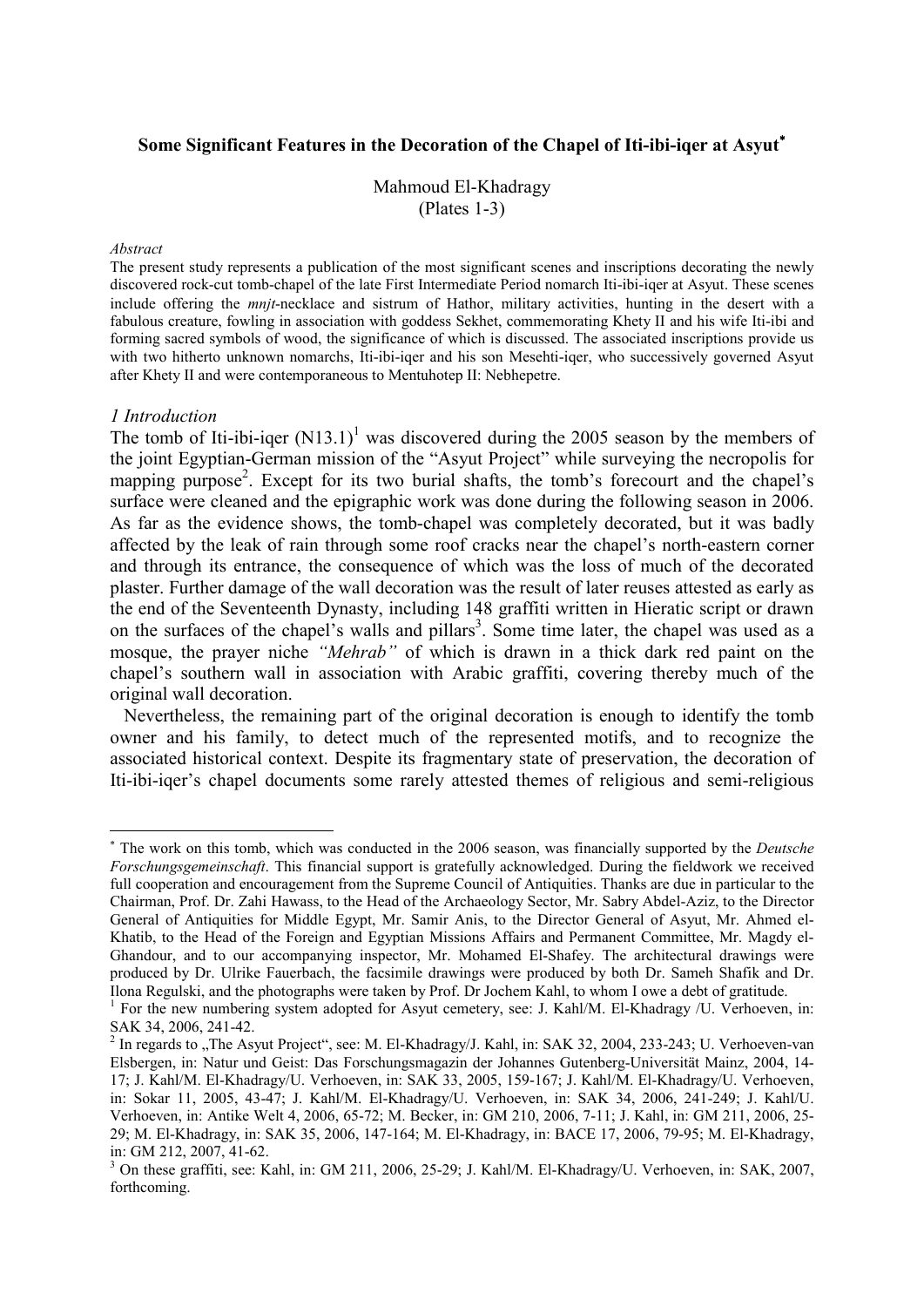implications, and has some inscriptions and representations of historical significance, which constitute the main concern here.

### *2 Architectural features* (Fig. 1; Pl. 1)

The tomb of Iti-ibi-iqer is situated slightly to the south of and much higher than the tomb of the First Intermediate Period nomarch Iti-ibi (Tomb III; N12.1). It was cut into the seventh of the eleven limestone layers forming the mountain encompassing Asyut necropolis. The tomb's architecture is almost completely preserved. Facing east with its axis perpendicular to the entrance wall, the tomb is provided with a small forecourt, into which fourteen poor burials in two rows were cut. Each burial consists of a shallow shaft leading to a small burial place to the west. The grave goods found in some of these shafts suggest that the owners of these tombs were probably retainers of Iti-ibi-iqer<sup>4</sup>. Through a short causeway  $(5.50m$ . max. length x 1.09m. wide), the forecourt leads to a recessed façade and entrance, both of which show no ornaments or decoration. The entrance, which is defined by a shallow recess, was closed by a door, which with the socket for the lower door-pivot are bigger than expected in such a small tomb. The technique of setting the wooden door-frame by putting the upper pivot in first and shifting the lower one through a groove is clearly detectable here<sup>5</sup>.

 The chapel is trapezoid in design, and is provided with a large niche cut in its western wall. The chapel measures 8.79m. av. E-W x 7.57m. N-S on the east wall x 9.29m. N-S on the west wall x 2.97m, max. height. It is divided into two sections by a N-S row of two pillars  $(A, B)$ , each 0.78m. square x 2.50m. high, at the front line of which the walls and the ceiling protrude. A nice detail here is the three stepped bands towards the ceiling, which are decorated with alternating dark brown, blue and yellow horizontally painted bands. The niche measures 3.41m. N-E x 1.97m. E-W x 2.36m. high, its back wall has a painted false door showing traces of its framing torus moulding, cavetto cornice, broad panel and upper lintel. Two burial apartments are recognizable, although not cleaned yet; the first is reached by a vertical shaft cut in the centre of the chapel's inner section with a mouth measuring 2.90m. N-S x 1.21m. E-W, while the second is reached by a sloping passage running from the chapel's south-eastern corner<sup>6</sup>.

#### *3 Representations and inscriptions* (Figs. 2-10; Pls. 2-3)

The walls are coated with a thin layer of gypsum-plaster, on which all the inscriptions and representations are painted. These walls are bordered at top by a zigzag-frieze<sup>7</sup>, while framed

<sup>&</sup>lt;sup>4</sup> For these subsidiary burials, see the previous note.

<sup>5</sup> D. Arnold, Lexikon der ägyptischen Baukunst, 1994, fig. in p. 268.

<sup>&</sup>lt;sup>6</sup> This second burial apartment seems intrusive and does not belong to the original design of the tomb. This is suggested by the chapel's design which follows the general layout of the early tombs at Asyut dated up to the early Twelfth Dynasty, according to which the main tomb-chapel consists of a single room supported by one or two rows of pillars with burial apartments reached by vertical shafts (e.g., Kahl/El-Khadragy/Verhoeven, in: SAK 34, 2006, 243-44, fig. 2 [Iti-ibi (Tomb III; N12.1)]; El-Khadragy, in: BACE 17, 2006, 83, fig. 2 [Khety II (Tomb IV; N12.2)]. The sloping passage, whether simple or a complicated system of sloping passages and shafts, leading to burial apartments are attested for the later group of tombs dated from the reign of Senwosert I onwards, each chapel of which consists of passages and transverse halls leading to one or more shrines (e.g., Commission des monuments d'Égypte, Description de l'Égypte ou recueil des observations et des recherches qui ont été faites en Égypte pendant l'expédition de l'armée française, IV. Antiquités: Plates, 1817, pl. 44; Antiquités: Texts, 1818, 139-40; F. Griffith, in: The Babylonian and Oriental Record 3, 1889, 167 [Djefaihapi I (Tomb I; P10.1)]; Description, Ant. IV, pl. 47 [3, 6]; Texts, 148-49; Griffith, in: The Babylonian and Oriental Record 3, 1889, 126-27, 246 [unknown owner (Tomb O12.1)]; cf., D. Magee, Asyût to the End of the Middle Kingdom: A Historical and Cultural Study (microfilmed Ph. D. Thesis, Oxford), 1988, I, 10-13).

 $<sup>7</sup>$  For the frieze-decoration, see: Vandier, Manuel IV, 41. For some provincial examples of the zigzag-frieze, see:</sup> N. Kanawati, The Rock Tombs of El-Hawawish: The Cemetery of Akhmim IV, 1983, figs. 14, 16-18; VI, 1986, fig. 6; idem, Deir El-Gebrawi I: The Northern Cliff, ACE: Reports 23, 2005, pls. 39, 50.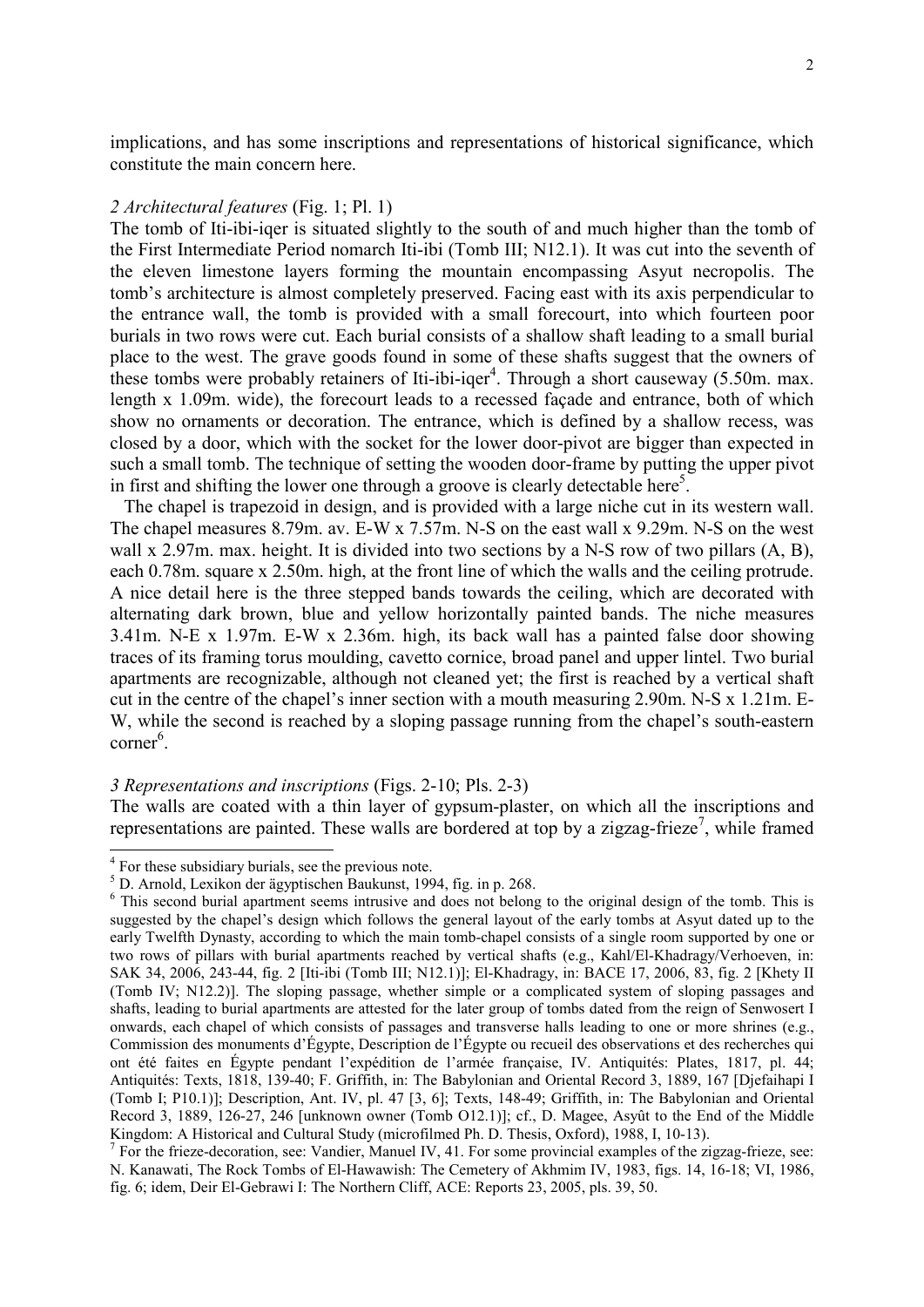by a banded frieze with rectangular blocks of brown, blue and yellow paint separated from each other either by an uncoloured block or a tripartite unit divided by two vertical black lines. Blue, yellow and dark brown are used for the polychrome hieroglyphic inscriptions. Dark brown paint is used for male flesh and yellow paint for female flesh. Noteworthy are the blue painted flesh of the fabulous creature in the hunting scene, the similarly coloured figure associated with goddess Sekhet in the fowling scene, and the inconveniently blue painted tree in the felling-tree scene. Of the other conventionally painted scenes, blue, yellow, dark brown, black and orange-red are preserved.

## *3.1 Offering the mnjt-necklace and sistrum of Hathor* (Fig. 2; Pl. 2a)

Although the westernmost section of the chapel's northern wall is badly damaged, enough remained to identify the theme of decoration and the associated inscriptions. At the top are three horizontal lines of hieroglyphs, the first two of which refer to the construction of the tomb, while the third one is devoted to the labels identifying the tomb owner and his wife who are depicted below. The first two lines read right to left:

(1) *jrt.n=f m mnw=f* m jz n jt=f h}tj-<sup>c</sup> jmj-r hm(w)-ntr Jt(=j)-jb(=j)<sup>9</sup> jn z}=f smsw mrjj=f  $jw^c w=f^{10}$  *nb n jšt=f nbt h3tj-c jmj-r hm(w)-ntr* (2) *n Wp-w3wt nb Z3wtj Jnpw nb R-qrrt*<sup>11</sup> *sdm sdmt* w<sup>c</sup> m [jzt]<sup>12</sup> [jmj]-r hm(w)-ntr m<sup>3c</sup> n Wp-w<sup>3</sup>wt Mzhtj-jqr

,,(1) That what he did as his monument, namely a tomb for his father, the count, the overseer of priests, Iti-ibi. It is his eldest son, his beloved, his heir, the possessor of all his possessions, the count, the overseer of priests (2) of Wepwawet, lord of Asyut, and Anubis, lord of Raqereret, the judge of that which one alone judges in the [palace], the true [overseer] of priests of Wepwawet, Mesehti-iqer".

 Below is a large standing figure of the tomb owner, facing right. He holds a staff in his left hand, and wears a long, projecting kilt. He is identified: *jrj p<sup>c</sup>t h<sub>3tj</sub>-<sup>c</sup> [htmtj]-bjtj [jmj-r hm(w)ntr n Wp-w3wt] nb Z3wtj Jt(=j)-jb(=j)-jqr -* ,,the hereditary prince, the count, the [sealer] of the king of Lower Egypt, the [overseer of priests of Wepwawet], lord of Asyut, Iti-ibi-iqer". Facing him is his wife attired in a long, tight dress, bracelets and anklets. She holds out a *mnjt*-necklace<sup>13</sup> towards her husband with the right hand, while the relatively long and narrow

<sup>&</sup>lt;sup>8</sup> For the interpretation, significance, grammatical analysis and variants of this dedicatory formula, see: S. Taufik, in: MDAIK 27, 1971, 227-34; G. Vittman, in: WZKM 69, 1977, 21-32; R. El-Sayed, in: Mélanges Gamal Eddin Mokhtar I, 1985, 271-92; A. Leahy, in: J. D. Ray (ed.), Lingua Sapientissima, 1987, 57-64; K. Jansen-Winkeln, in: MDAIK 46, 1990, 127-56; E. Castle, in: JEA 79, 1993, 99-120.

<sup>9</sup> Writing the name of the tomb owner here without the epithet *jqr* attested for him elsewhere in the chapel's inscriptions supports H. Fischer's suggestion that this epithet might sometimes be added to and sometimes omitted from the name of an individual (Kush 9, 1961, 59). However, for the possibility of adding *jqr* to personal names as a posthumous distinction during the Heracleopolitan Period and the Eleventh Dynasty, see: Fischer, Dendera, 130-31, n. 576; E. Brovarski, in: Mélanges Gamal Eddin Mokhtar I, 1985, 134.

<sup>&</sup>lt;sup>10</sup> For this epithet, see: D. Doxey, Egyptian Non-Royal Epithets in the Middle Kingdom: A Social and Historical Analysis, PÄ 12, 1998, 254 [2.3].

<sup>&</sup>lt;sup>11</sup> Ra-qereret is a name used for Asyut necropolis, for which see: Montet, Géographie II, 136, 139; F. Gomaà, Die Besiedlung Ägyptens während des Mittleren Reiches I: Oberägypten und das Fayyum, TAVO Beiheft B/ 66 [1], 1986, 270-72; Magee, Asyût I, 176-79.

<sup>&</sup>lt;sup>12</sup> For the reconstruction, see: W. Ward, Index of Egyptian Administrative and Religious Titles of the Middle Kingdom, 1982, 174 [1504]. This title is not attested before the First Intermediate Period (K. Daoud, Corpus of Inscriptions of the Herakleopolitan Period from the Memphite Necropolis: Translation, commentary and analyses, 2005, 56). It was probably associated with some judicial hearing (H. Fischer, in: GM 128, 1992, 69-71; Daoud, Inscriptions of the Herakleopolitan Period, 56).

<sup>&</sup>lt;sup>13</sup> For some Old Kingdom evidence of the *mnit*-necklace, see: Staehelin, Tracht, 125-27. For some examples, see: M. Saleh, Three Old-Kingdom Tombs at Thebes, AV 14, 1977, pl. 17; W. Simpson, Giza Mastabas II: The Mastabas of Qar and Idu, 1976, fig. 38.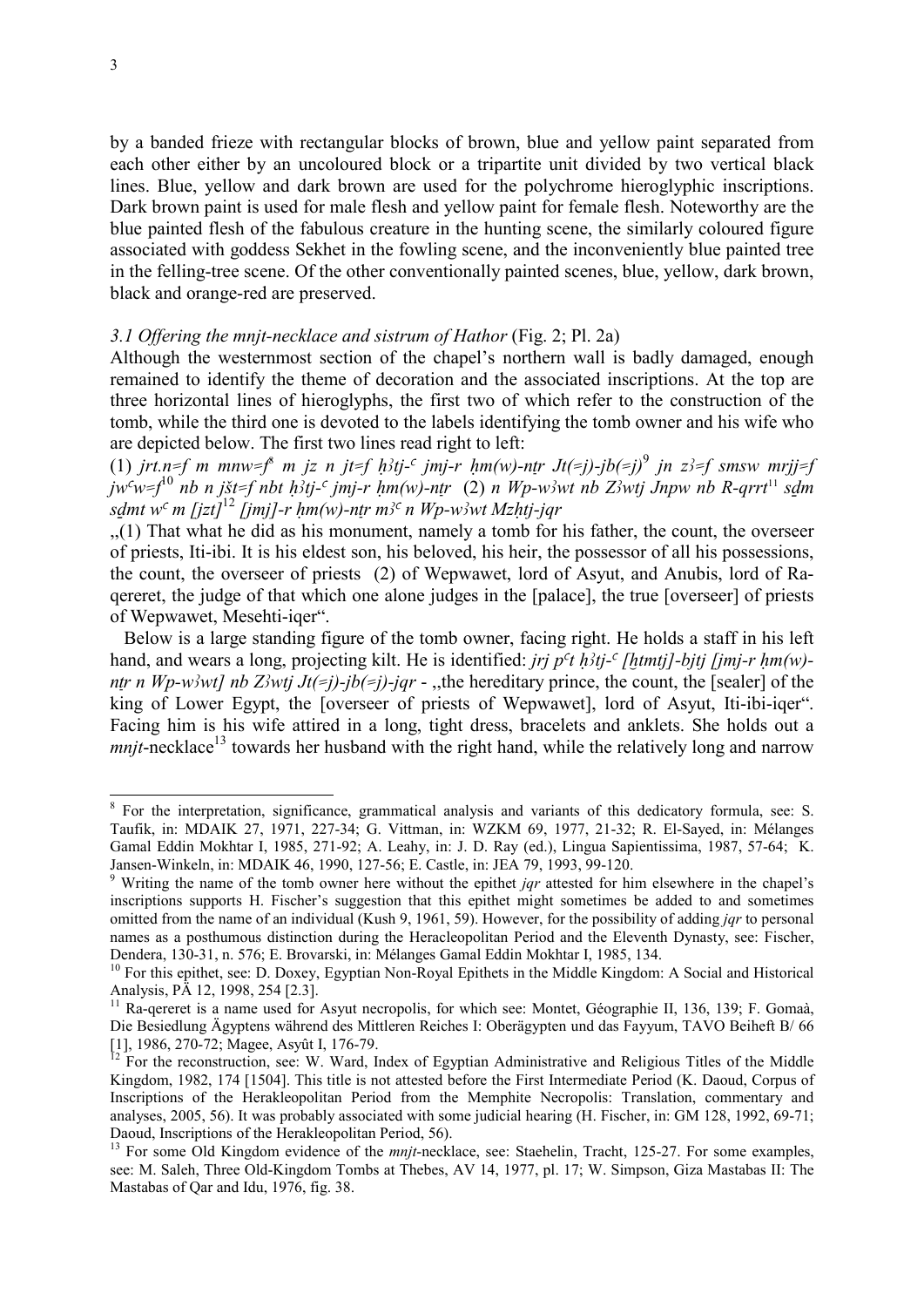handle of the now lost object held in her left hand suggests that it belonged to a sistrum<sup>14</sup>; a ceremony closely connected with the cult of Hathor<sup>15</sup>. The label identifying the lady reads: *hmt=f mrt=f hzjjt=f r<sup>c</sup> nb hm(t)-ntr Hwt-hr*<sup>16</sup>*Snbtj*<sup>17</sup>-jqrt ms[t] K3w=f<sup>18</sup> - "his beloved wife, whom he favours every day, the priestess of Hathor<sup>19</sup>, Senebti-iqeret, born of Kauef". Behind Iti-ibi-iqer are three registers of accompanying attendants. The upper register shows a man wearing a short kilt and holding a scribal palette over his left shoulder and some oblong bag or case in his right hand. On the second register is a man wearing a short, projecting kilt. He holds a quiver over his left shoulder, and leads two dogs on leashes. The third register depicts a man with a quiver over his right shoulder; he leads a dog in front of him and is followed by a second one.

## *3.2 Military scenes* (Figs. 3-4; Pl. 2b)

3.2.1 A badly damaged scene showing the tomb owner and his wife inspecting cattle and watching some military activity is the theme decorating most of the upper part of the middle section of the northern wall. Above these representations are three horizontal lines of hieroglyphs, reading right to left:

(1) *htp di nswt Wsir [nb] Ddw [Hntj-jmntjw nb] 3bdw prt-hrw n k3 n h3tj-<sup>c</sup> jmj-r hm(w)-ntr n Wp-w*<sup>3</sup>wt nb *Z*<sup>3</sup>wti imi-r hm(w)-ntr Jnpw nb R-qrrt im<sup>3</sup>hijw m<sup>3</sup><sup>c</sup> Jt(=j)-jb(=j)-jqr (2)  $\{m_3^2\}$ *k]3w*<sup>20</sup> jn jrj p<sup>c</sup>t h3tj-<sup>c</sup> htmtj-bjtj smr w<sup>c</sup>tj jmj-r hm(w)-ntr n Wp-w3wt nb Z3wtj jmj-r mš<sup>c</sup> n Ndft  $x^2$  mi-qd=s imi-r isqtwt Jnpw<sup>22</sup> nb t<sub>2</sub><sup>2</sup> dsr (3) nb R-qrrt imi-r …wt šndwt (?) šps(wt) nt Wp*w*<sub>3</sub> wt nb  $Z_3$  wtj<sup>23</sup> jmj-jb n nswt hntj t $\frac{1}{2}$ [wj]=f<sup>24</sup> mh-jb=f hntj jdbwj=f mrjj nswt m s(w)t=f nb(t)  $jm\frac{3}{w}$ j m<sup>3c</sup> Jt(=j)-jb(=j)-jqr

<sup>&</sup>lt;sup>14</sup> For some Old Kingdom examples, see: Junker, Gîza X, fig. 46; Saleh, Tombs at Thebes, pl. 17.

<sup>&</sup>lt;sup>15</sup> The *mnjt*-necklace and sistrum of Hathor, according to Blackman (Meir I, 25), when applied to the nostrils, could convey sacrament-wise life, prosperity and health to the goddess's devotees. Further details of Hathor ceremony are known from some Twelfth Dynasty tomb-chapels (e.g., Davies/Gardiner, Antefoker, pl. 23; Blackman, Meir I, pl. 2; II, pl. 15). A much damaged example depicting goddess Hathor in similar context is attested from an Eleventh Dynasty tomb at Asyut known as "The Northern Soldiers-Tomb" (Tomb M11.1), for which see: El-Khadragy, in: SAK 35, 2006, 152-53, fig. 7.

<sup>&</sup>lt;sup>16</sup> For the variant writings of the title, see: M. Galvin, in: JAOS, 103, 1983, 425-30.

<sup>17</sup> Ranke, PN I, 314 [22].

<sup>&</sup>lt;sup>18</sup> Compare the related feminine name  $K^2w=$ s: Ranke, PN I, 341 [13].

<sup>&</sup>lt;sup>19</sup> For the other known eight priestesses of Hathor at Asyut dated up to the late Twelfth Dynasty, see: El-Khadragy, in: SAK 35, 2006, 154, n. 40. For Hathor cult at Asyut, see: S. Allam, Beiträge zum Hathorkult bis zum Ende des Mittleren Reiches, MÄS 4, 1963, 95-96. For the priestesses of Hathor, see: R. Gillam, in: JARCE 32, 1995, 211-37.

<sup>&</sup>lt;sup>20</sup> Reconstructing the fragmentary beginning of the label as  $\mathscr{P} \cong \mathbb{R} \mathbb{R} \setminus \mathbb{R} \times \mathbb{R}$ , for which see: Blackman, Meir I, pl. 9.

<sup>&</sup>lt;sup>21</sup> This title is only attested once more without the distinctive adjective *hntt* for the *jmj-r mš<sup>c</sup> n Ndft Jtj*, who served under the late Old Kingdom/Herakleopolitan Period obscure king *Hwi* buried at Dara (R. Weill, Dara: Campagnes de 1946-48, 1958, 91, n. 34, pl. 43; D. Jones, An Index of Ancient Egyptian Titles, Epithets and Phrases of the Old Kingdom I, 2000, 143 [553]). For the possible date of king *Hwj*, see: E. Martin-Pardey, Untersuchungen zur ägyptischen Provinzialverwaltung bis zum Ende des Alten Reiches, HÄB 1, 1976, 225-26; F. Gomaà, Ägypten während der Ersten Zwischenzeit, TAVO, Beiheft B/ 27, 1980, 97-98, 126; N. Kanawati/A. McFarlane, Akhmim in the Old Kingdom I: Chronology and Administration, ACE: Studies 2, 1992, 170-71. For *Hwi* and Kom Dara, see also: S. Seidlmayer, in: I. Shaw (ed.), The Oxford History of Ancient Egypt, 2000, 143-44.

<sup>&</sup>lt;sup>22</sup> This title is only attested once more at Asyut from the tomb of the early Twelfth Dynasty nomarch  $c_{nw}$  (A. Roccati, in: Oriens Antiqvvs 11, 1972, 43).

<sup>&</sup>lt;sup>23</sup> Although the title *jmj-r šndw(t)* "overseer of the acacia-trees" is well attested since the late Old Kingdom onwards (cf., Jones, Index I, 257 [929]; Ward, Index, 50 [393]), this probably related variant is not documented elsewhere.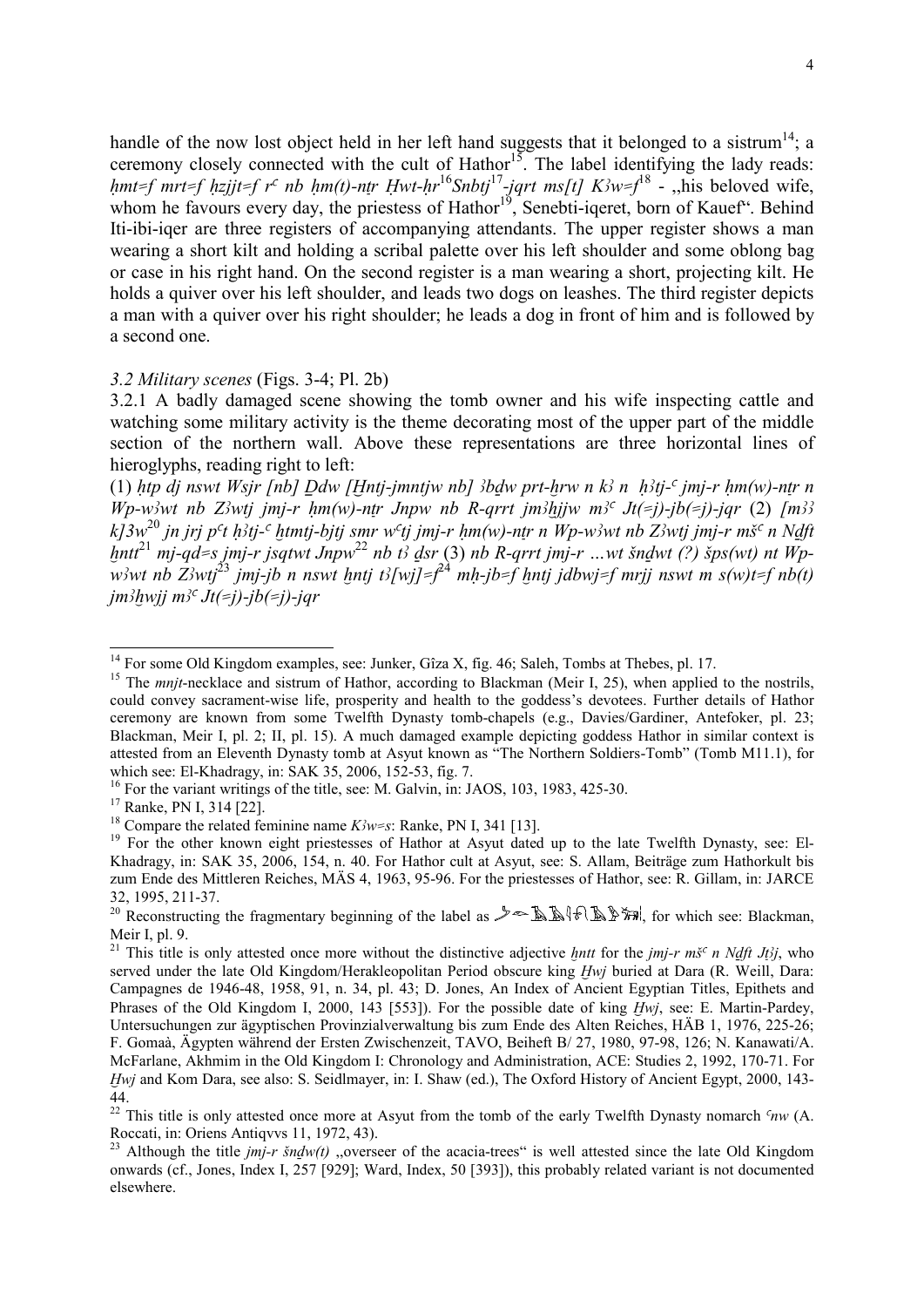,,(1) An offering which the king gives, and Osiris, [lord] of Busiris, and [Khentiamentiu, lord of] Abydos, that funerary offerings be presented to the ka of the count, the overseer of priests of Wepwawet, lord of Asyut, the overseer of priests of Anubis, lord of Ra-qereret, the truly honoured one, Iti-ibi-iqer. (2) [Viewing] the oxen by the hereditary prince, the count, the sealer of the king of Lower Egypt, the sole companion, the overseer of priests of Wepwawet, lord of Asyut, the overseer of the troops of the entire  $13<sup>th</sup>$  Nome of Upper Egypt, the overseer of the *jsqtwt*–cattle of Anubis, lord of the sacred land (3) and lord of Ra-qereret, the overseer of … of the valuable acacia-trees of Wepwawet (?), lord of Asyut, the confidant of the king before his [Two] Land[s], his confident, the preeminent of his Two Banks, beloved of the king in his every place, the truly honoured one, Iti-ibi-iqer".

 To the left is a large figure of Iti-ibi-iqer, facing right. He leans on his staff with his left hand resting against the knob of the staff, while his right arm loosely curved round the staff with the hand holding a sceptre diagonally<sup>25</sup>. With no preserved details of the hair, Iti-ibi-iqer wears a fillet and streamer, a beard, a broad collar, bracelets, a leopard's skin and a short, projecting kilt. Before Iti-ibi-iqer is a small standing figure of his wife, facing right. She wears a long wig, a broad collar and a long, tight dress, and holds a long-stemmed lotus flower close to her nose in her left hand<sup>26</sup> and a  $<sup>c</sup>nh$ -emblem in the other hand<sup>27</sup>. The label</sup> identifying the woman is written vertically before her, reading right to left: *Hmt=f mrt=f Hzjjt=f*   $r^c$  *nb* ... - ,,his beloved wife, whom he favours every day, ...". Of the four registers occupying the space in front of the couple, the upper two are devoted to the presentation of animals. Each with four men and two animals, the uppermost register has the leading man labelled: (1) *jmj-r*  $3hwt Wp-w^2wt-n/hlt^2$  (2) *htmtj-bjtj smr w<sup>c</sup>tj jmj-r rwjjt*<sup>29</sup> *Wp-w* $3wt-nht$  - ,,(1) the overseer of fields, Wepwawet-na[kh]t, (2) the sealer of the king of Lower Egypt, the sole companion, the overseer of the gateway, Wepwawet-nakht", while the last man in the same register is labelled:  $...w$  [wn]dw [jn] jmj-r jhw  $Sdh^{30}$ - ,... addax [by] the overseer of cattle, Sedekh".

 Soldiers engaged in some military activity are the theme decorating the following two registers. Of the fragmentary preserved warriors who face right, ten are shown on the upper register, and seven are recognizable on the lower one. Most of them are archers, while the fourth man of the upper register holds probably a battle-axe. Some soldiers wear shoulderlength wigs, while it is not clear whether the others have close-cropped hair or wear short wigs. Some of these soldiers wear protective wristlets<sup>31</sup> (upper register, nos. 3, 9; lower register, nos. 1, 3). The relatively well preserved leading archer of the second register has a feather on his head and wears the distinctive Nubian dress consisting of a short kilt provided

-

<sup>30</sup> Ranke, PN I, 323 [15].

<sup>&</sup>lt;sup>24</sup> For the early Twelfth Dynasty variant  $mh\text{-}jb$  n nswt  $h\text{-}ntj$  that the steed for Djefaihapi II at Asyut, see: Griffith, Siût II [4]; cf., Doxey, Non-Royal Epithets in the Middle Kingdom, 314.

<sup>&</sup>lt;sup>25</sup> For this posture, see: Y. Harpur, Decoration in Egyptian Tombs of the Old Kingdom: Studies in Orientation and Scene Content, 1987, 127-28.

<sup>&</sup>lt;sup>26</sup> For this motif, see: E. Brovarski, The Inscribed Material of the First Intermediate Period from Naga-ed-Dêr, [microfilmed Ph. D. Thesis, Chicago], 1989, 237, 1039 with refs.).

<sup>27</sup> For this motif, see: H. Fischer, in: ZÄS 100, 1973, 23-24, nn. 31, 33; Brovarski, Naga-ed-Dêr, 236-37 with refs.).

 $28$  Ranke, PN I, 77 [24].

<sup>&</sup>lt;sup>29</sup> Fischer suggests that *rwjjt* probably refers to some place of judgment at the door of the local nomarch's residence (Dendera, 165-66).

<sup>&</sup>lt;sup>31</sup> For a parallel, see: B. Jaroš-Deckert, Grabung im Asasif 1963-1970, V: Das Grab des Jnj-jtj.f: Die Wandmalereien der XI. Dynastie, nach Vorarbeiten von Dieter Arnold und Jürgen Settgast, AV 12, 1984, pl. 14. For their possible value as "wrist-guards", see: A. Schulman, in: JSSEA 12, no. 1, 1982, 170.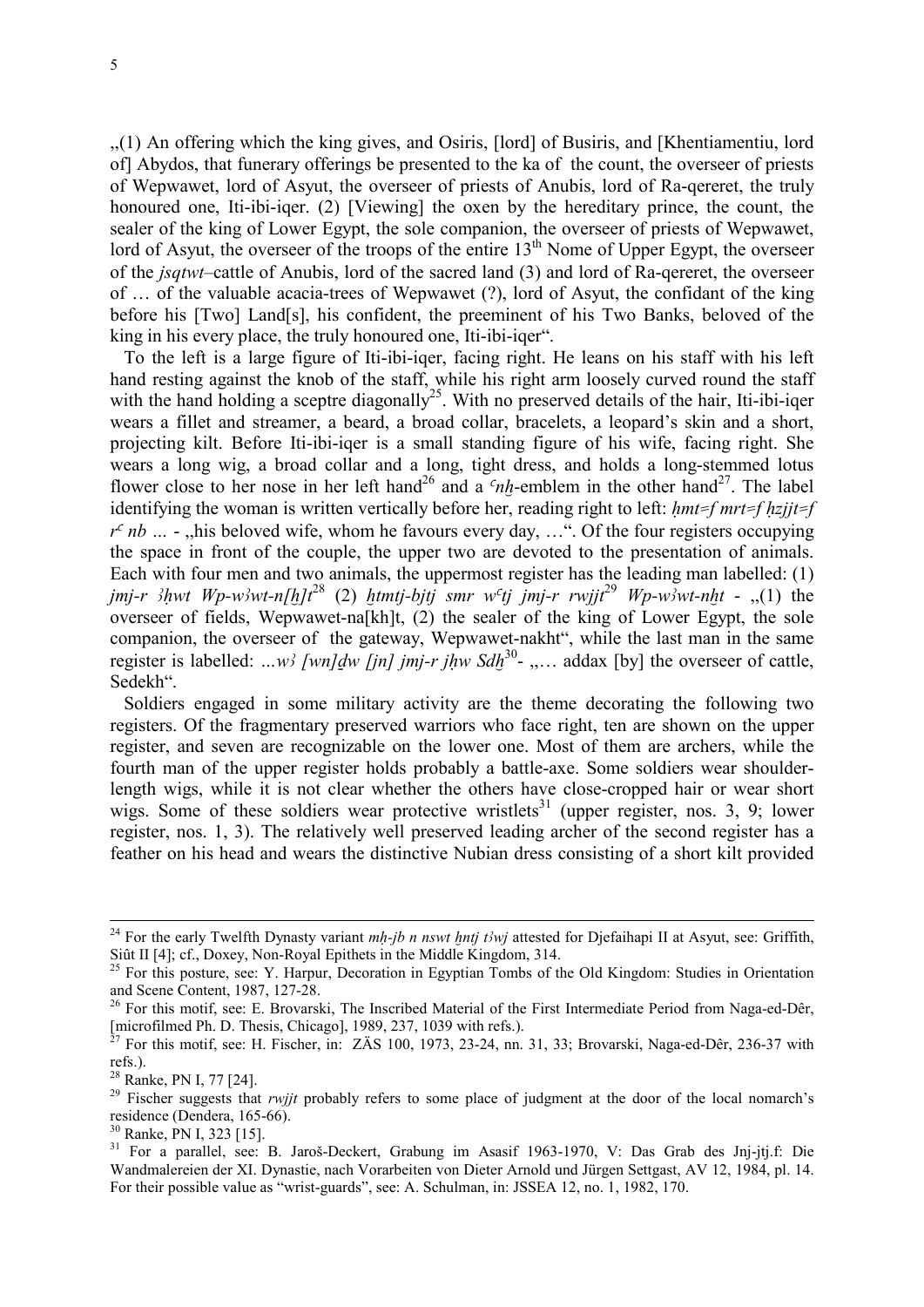with a sash and a central pendant piece<sup>32</sup>. One of the archers is shown shooting an arrow (upper register, no. 8), other warriors are depicted in a variety of attacking attitudes (lower register, nos. 4, 5), while the rest are represented marching. Showing no enemy, the represented action could be a military training. Otherwise, the scene records an abbreviated battle $33$ , in which the attacked enemy was not represented for reasons dictated by the limited wall surface devoted to this theme, the close parallel of which is attested from a battle scene decorating the early Eleventh Dynasty Theban tomb of Intef, in which a naval engagement is represented without showing the enemy<sup>34</sup>.

3.2.2 Further military activity is shown on the southern part of the chapel's eastern wall, wherein four registers of marching soldiers are represented. The badly damaged scene shows soldiers proceeding towards the right. The upper three registers are headed by a large figure of the troop-commander, who wears a fillet and streamer, a beard, a broad collar and a short kilt. Of his hair and the objects held in both hands, no details are recognizable. The better preserved soldiers have close-cropped hair and wear short kilts, of whom one is provided with a sash tied at the back<sup>35</sup> (register 4, no. 5). Of their weaponry<sup>36</sup>, large, pointed-top shields  $\frac{1}{2}$  covered by cow-hides<sup>37</sup> (register 4, nos. 2, 4), bows and sheaves of arrows, spears (register 4,  $\frac{1}{2}$ ) nos. 2, 4) and probably long handled battle-axes are attested (register 4, nos. 3, 6).

# *3.3 Hunting scene* (Fig. 5)

Hunting wild animals in the desert is the theme of decoration, to which six registers at the westernmost section of the southern wall are devoted<sup>38</sup>. No attempt has been made to render the usual desert environment with its undulating terrain and sparse shrubs<sup>39</sup>. The upper register depicts a Dorcas Gazelle<sup>40</sup>, a spotted leopard<sup>41</sup> and a baboon<sup>42</sup> proceeding towards the left. The second register depicts one of the earliest known examples of some fabulous creature in private hunting scenes<sup>43</sup>. With his flesh painted blue, the now headless fabulous creature is

 $32$  For the characteristics of the Nubian dress during the First Intermediate Period, see: Fischer, in: Kush 9, 1961, 56, 62-75.

<sup>&</sup>lt;sup>33</sup> For the First Intermediate Period and early Middle Kingdom military scenes from Asyut, see: M. El-Khadragy, in: SAK 37, 2008, forthcoming. For a study of the Middle Kingdom battle scenes, see: Schulman, in: JSSEA 12, no. 1, 1982, 165-183.

<sup>&</sup>lt;sup>34</sup> Jaroš-Deckert, Das Grab des Jnj-jtj.f, pl. 14.

<sup>&</sup>lt;sup>35</sup> Although the characteristic central pendant piece is lacking, the presence of a sash around the man's waist might suggest a Nubian archer here (cf., Fischer, in: Kush 9, 1961, 56).

<sup>&</sup>lt;sup>36</sup> For the different kinds of Ancient Egyptian weapons, see: R. Partridge, Fighting Pharaohs: Weapons and Warfare in Ancient Egypt, 2002, 21-74.

 $\frac{37}{2}$  For the Egyptian shields, see: A. Nibbi, in: ZÄS 130, 2003, 170-81

<sup>&</sup>lt;sup>38</sup> For the First Intermediate Period and Middle Kingdom hunting scenes, see: Vandier, Manuel IV, 802-15.

<sup>&</sup>lt;sup>39</sup> For some post Old Kingdom examples, see: Jaroš-Deckert, Das Grab des Jnj-jtj.f, pl. 21; Davies/Gardiner, Antefoker, pl. 6; Blackman, Meir I, pls. 6-8; Newberry, Beni Hasan I, pl. 30; II, pl. 13.

<sup>&</sup>lt;sup>40</sup> For identifying the animal, see: P. Houlihan, The Animal World of the Pharaohs, 1996, 61-67.

<sup>41</sup> Ibid., 91-93, pl. 16.

<sup>42</sup> Ibid., 96-108.

<sup>&</sup>lt;sup>43</sup> For other known examples of hunting scenes with fabulous animals, see: Newberry, Beni Hasan I, pl. 30 [Tomb 3 of *Hnmw-htp* II - reign of Senwosret II (for the king's name, see: ibid., pl. 38, 2)]; II, pls. 4 [Tomb 15 of *B<sub>i</sub>* at III], 13 [Tomb 17 of *Htij*]; Griffith/Newberry, El Bersheh II, pl. 11 [Tomb 4 of *Nhrj*]. Different dates are proposed for three of these tombs: Some scholars assign Beni Hasan Tombs 15, 17 to the Herakleopolitan Period or post-reunification Eleventh Dynasty (Newberry, Beni Hasan II, 7; E. Brovarski, in: Studies in Ancient Egypt in Honor of D. Dunham, 1981, 28-30; D. Spanel, in: Or 58, 1989, 308, n. 28, 309-10, n. 40; Schulman, in: JSSEA 12, no. 1, 1982, 176-78; D. Kessler, Historische Topographie der Region zwischen Mallawi und Samalut, TAVO Beiheft B/30, 1981, 130) , while others propose an early Twelfth Dynasty date for both tombs (W. Schenkel, Frühmittelägyptische Studien, Bonner Orientalistische Studien, Neue Serie 13, 1962, 78-84 [§30]; H. Willems, in: JEOL 28, 1983-84, 91-93; idem, Chests of Life: A Study of the Typology and Conceptual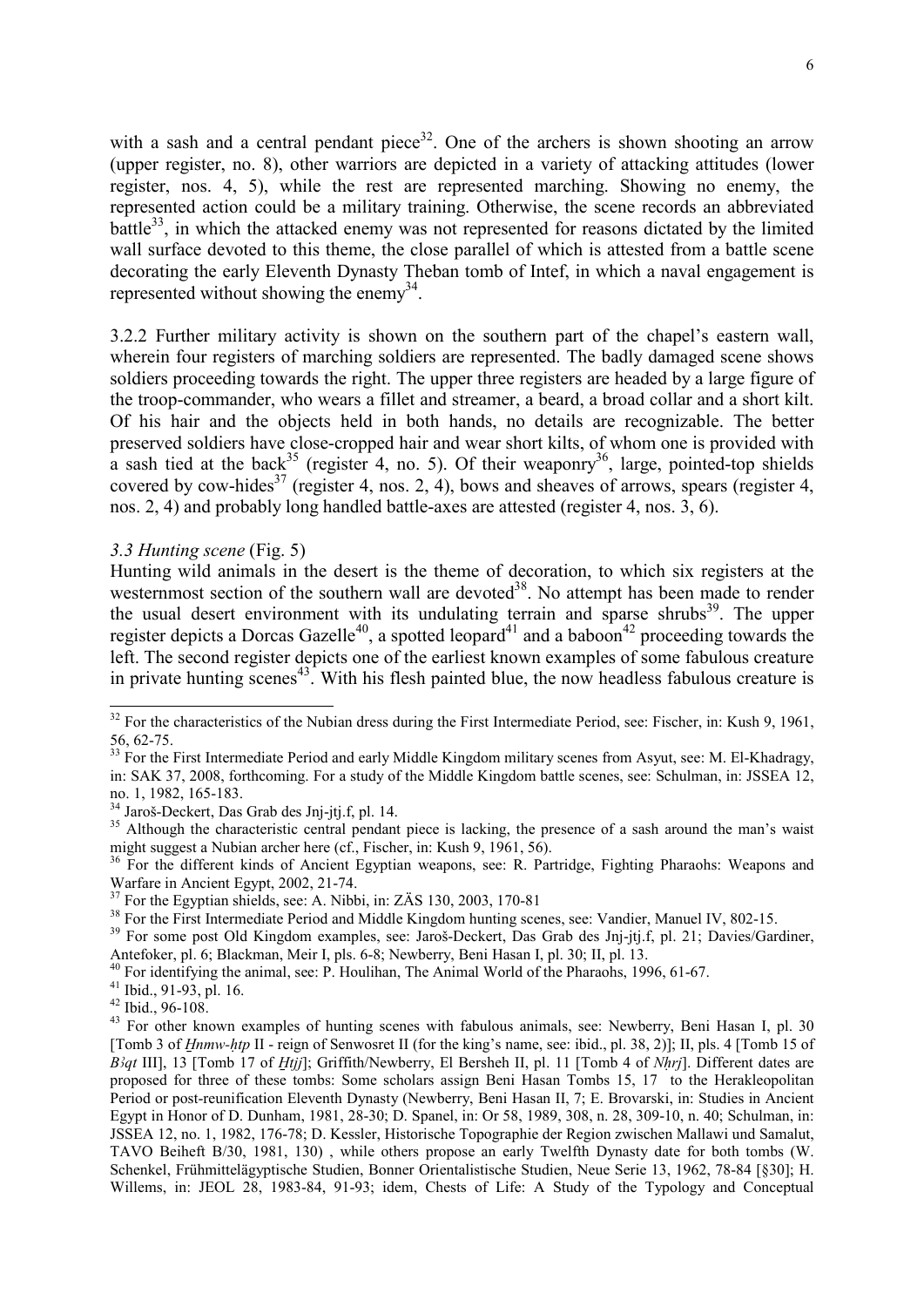-

shown in frontal representation in a human form provided with a lion's tail<sup>44</sup>. He carries a gazelle on his back and holds another one in his left hand. A comparison with the synonymous Bes-like demon  $\partial_t$ , who is represented on some magical wands as one of the helpers of the sun god in the fight against his enemies<sup>45</sup> and produced in a three-dimensional version as early as the Twelfth Dynasty<sup>46</sup>, suggests that our fabulous creature had probably a lion's mane, ruff and facial features. On this same second register and to the right of the fabulous creature are two gazelles looking backward in a gesture of fear, both are fleeing afar rightwards with a third young gazelle depicted between them. The much defaced third register depicts a hunter with an ostrich-feather stuck in his filleted hair. He is accompanied by his hound, and is shown drawing the string of the bow with his right hand shooting an arrow at some unpreserved animal. On the fourth register, a lion attacks some unidentifiable animal, perhaps a wild bull<sup>47</sup>. The fifth register is dominated by a Nubian hunter shown at the left, facing right. Having an ostrich-feather on his less well-preserved wig, the hunter wears a fillet and streamer, two crossed straps on his chest with both ends secured by a high waistband<sup>48</sup> and a short kilt provided with a sash and a central pendant piece<sup>49</sup>. He holds a throwing stick in his right hand, ready to fling it in the animal's direction, while a bow and a quiver are held in his left hand. To the right are two hounds attacking some unidentifiable animal. The sixth register shows a hound chasing after a Nubian Ibex<sup>50</sup> running rightwards, behind whom a gazelle is represented looking backwards towards the unpreserved left part of the register.

# *3.4 Fowling scene dominated by goddess Sekhet* (Figs. 6-7)

The uppermost two thirds of the central section of the southern wall are devoted to a fowling scene with the caught birds being presented to Iti-ibi-iqer by goddess Sekhet. With all hieroglyphs facing left, the label identifying the tomb owner is written in two lines (1-2): a horizontal one at top and a vertical line behind the sitting figure of the owner, while the caption describing the represented action is written horizontally above the heads of both the goddess and the owner (3). Three short horizontal lines behind the head of the goddess refer to the deceased's unrepresented son, Mesehti (4-6). The inscriptions read: (1)  $\ldots$  *n iri*  $p^c t h^2 t^2$ *htmtj-bjtj s[mr w<sup>c</sup>tj jmj-r hm(w)-ntr] n Wp-w<sup>3</sup>wt nb Z[3w]tj jmj-r mš<sup>c</sup> n [Ndft hntt mj-qd] = s* 

Development of Middle Kingdom Standard Class Coffin*s,* JEOL 25, 1988, 65). A Herakleopolitan Period or post-reunification Eleventh Dynasty date is suggested for Bersheh tomb 4 of *NHrj* (Anthes, Hatnub, 92-93; idem, in: ZÄS 59, 1924, 100-108; Faulkner, in: JEA 30, 1944, 63; Brovarski, in: Studies in Ancient Egypt in Honor of D. Dunham, 1981, 26-30; cf., E. Blumenthal, in: AoF 4, 1976, 35-62; El-Khadragy, in: SAK 37, 2008, forthcoming), while Schenkel assigns the tomb to the reign of Senusert I (Frühmittelägyptische Studien, 89-93 [§33-§34]), but Willems, on his part, dates the tomb to the reign of Mentuhotep IV (JEOL 28, 1983-84, 80-102; Chests of Life, 70-71).

<sup>&</sup>lt;sup>44</sup> For a study concerned with the frontal representations in Egyptian art, including the closest Middle Kingdom parallel of our fabulous creature, the demon  $h^2$ , see: Y. Volokhine, La frontalité dans l'iconographie de l'Égypte ancienne, Cahiers de la Société d'Égyptologie 6, 2000, 70, 74-75, fig. 76.

<sup>&</sup>lt;sup>45</sup> H. Altenmüller, Die Apotropaia und die Götter Mittelägyptens: Eine typologische und religionsgeschichtliche Untersuchung der sogenannten "Zaubermesser" des Mittleren Reichs, [Ph. D. Thesis, München], 1965, I, 152ff; II, fig. 16; SAK 13, 1986, 15-16, fig. 1.

<sup>46</sup> J. Bourriau, Pharaohs and Mortals: Egyptian Art in the Middle Kingdom, Catalogue, 1988, 111-13 [98-99], 116-17[106a].

<sup>&</sup>lt;sup>47</sup> Compare: Duell, Mereruka, pl. 25; Davies, Ptahhetep and Akhethetep I, pl. 22; N. Kanawati/M. Abder-Raziq, Mereruka and His Family I: The Tomb of Meryteti, ACE: Reports 21, 2004, pl. 46; Blackman, Meir I, pls. 6, 8.

<sup>&</sup>lt;sup>48</sup> For using such crossed straps with the securing high waistband by both Egyptian and Nubian soldiers, see: Fischer, in: Kush 9, 1961, 66.

<sup>&</sup>lt;sup>49</sup> For depicting Nubian bowmen in post Sixth Dynasty hunting scenes, see: Vandier, Mo<sup>c</sup>alla, pl. 26; Fischer, in: Kush 9, 1961, 63.

<sup>50</sup> For the animal, see: Houlihan, Animal World, 58-59.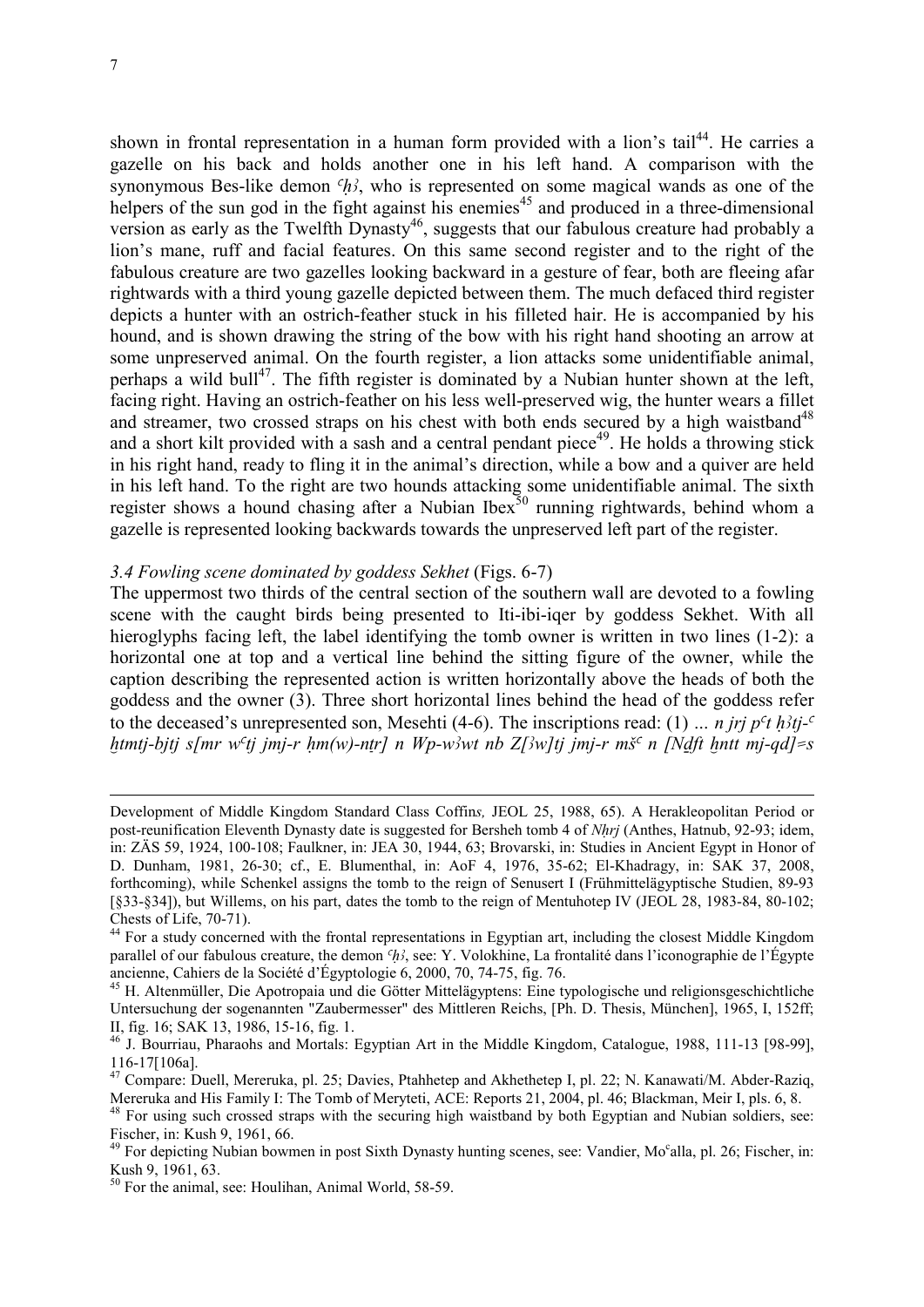*Jt(=j)-jb(=j)-jqr* (2) *mrjj Sht nb[t h3b]* …*j*=s r<sup>c</sup> nb [J]t(=j)-[jb(=j)-jqr] (3) jn n=f Sht<sup>51</sup> nbt h3b *sXt #pd(w) m… …o jmj-r Hm(w)-nTr [J]t(=j)-jb(=j)-jq[r]* (4) *z#=[f smsw] …=f nb n jSt=f nb[t]*  (5) *mdd shr*(?)<sup>52</sup> [wh]mw<sup>53</sup> bw-nfr ... mnjw (6) bw-jqr hrj-tp h3tj(w)-<sup>c54</sup> jmj-r [hm(w)-ntr] *Mzhti* - ..(1) ... for the hereditary prince, the count, the sealer of the king of Lower Egypt, [the sole companion, the overseer of priests] of Wepwawet, lord of [Asyut], the overseer of the troops of the [entire  $13<sup>th</sup>$  Nome of Upper Egypt], Iti-ibi-iqer. (2) Beloved of Sekhet, the mistress of fish and bird-catch … every day, [Iti-ibi-iqer]. (3) Sekhet, the mistress of fish and bird-catch, brings to him the netted birds …, the overseer of priests, Iti-ibi-iqer. (4) [His eldest] son … the possessor of all his possessions, (5) the one who follows the plan, the [herald] of the place of beauty ... the herdsman (6) of excellence, the chief of the count(s), the overseer of [priests], Mesehti".

 On the right side of the scene sits Iti-ibi-iqer on a chair with a low, cushioned back and four lion legs resting on truncated cone supports. Facing left, he wears a short wig, a fillet and streamer, a broad collar, a sash across his chest and a short, tight kilt, and holds some unidentifiable thing with his left hand, while the action of his lost right hand is not clear. Goddess Sekhet with her body oriented towards the left looks backwards towards the sitting tomb owner presenting him live birds with both hands. Having the dark brown-coloured distinctive ideogram for *sht*  $\frac{100}{100}$  on her head, Sekhet wears a broad collar and a long, tight yellow garment with dark brown shoulder straps adorned with brown and blue dots, the lower part of the garment has a yellow and blue feather-like ornamentation. The preserved small part of her streamer suggests that her unpreserved wig was filleted too. At the left, three adjacent clap-nets are set next to a pool, above which the birds are flying. To the right of these nets is a small kneeling figure of a man, who is probably pulling the rope or giving the signal to close the net, which is full of Egyptian geese. A few words of the associated label are still legible: *jmj-r* ... *sht rk* ...  $c=k$  *st=(j) n mh.t(j) m..* - "The overseer of ... the trap (with) your hand, I will pull (the rope?) because it is full of ...". At the left side of the nets is another fragmentary small figure of a kneeling man. He is probably untying the nets in order to collect the birds. Noteworthy is his blue painted flesh, a phenomenon which is attested for the fabulous creature of the hunting scene on this same wall, and again for Wepwawet in the Eleventh Dynasty "Northern Soldiers-Tomb" at Asyut<sup>55</sup>. With all the other male figures in both chapels having the usual brown painted fleshes<sup>56</sup>, a divine being is probably represented here. Dominating the fowling scene with her designation *nbt h<sub>3</sub>b* - ,,mistress of fish and birdcatch ", Sekhet is probably assisted here by her son *H*<sub>3</sub>*b*, who is associated with her in a rather similar context dealing with the presentation of bird-catch to the deceased king<sup>57</sup>. If this

<sup>&</sup>lt;sup>51</sup> The association of goddess Sekhet, as a patroness of the fish and bird-catch, with the fishing and fowling scenes is attested in the related captions as early as the Eighth/Ninth Dynasty onwards (e.g., Vandier, Mo<sup>c</sup>alla, 262 [inscription 16: 15], pl. 40; Blackman, Meir III, pl. 8; VI, pl. 13; Newberry, El Bersheh I, pls. 20, 22). Pictorially, a localized form of the goddess impersonating the fields of El-Qusiya is attested in the Twelfth Dynasty tomb of *Wh-htp* at Meir, wherein she is shown with other divinities impersonating the natural resources of the Nile-valley while presenting offerings to the tomb owner (Blackman, Meir VI, pl. 15).

 $52$  For this doubtful epithet, see: Doxey, Non-Royal Epithets in the Middle Kingdom, 318.

<sup>&</sup>lt;sup>53</sup> For the reconstruction, see: ibid., 289.

<sup>&</sup>lt;sup>54</sup> For the synonymous epithet *h<sub>3t</sub> h3tjw*-<sup>*c*</sup> attested for Khety II at Asyut and *Nhrj* I, the nomarch of the Hare Nome, see: Griffith, Siût IV [57]; Anthes, Hatnub, no. 16, respectively.

<sup>55</sup> El-Khadragy, in: SAK 35, 2006, 152.

 $56$  Ibid., 151. As for the colour conventions followed here, see above.

<sup>&</sup>lt;sup>57</sup> Compare: Pyr. § 555 (PT 341), which reads: ... *rdj.n b<sup>c</sup>ht <sup>c</sup>w(j)=s r NN šnj.n <sup>c</sup>w(j) NN h<sup>3</sup>b jrt nb Sht n z<sup>3</sup>=s H3b wnm NN hn<sup>c</sup>=f m hrw pn - ,...*. Plenty has put her hands on king NN, and the hands of king NN have enclosed the bird-catch. Whatever goddess Sekhet makes belongs to her son Hab (i.e., Bird-catch), and king NN eats with him today (Pyr. § 555 [b-e]; R. Faulkner, The Ancient Egyptian Pyramid Texts, 1969, § 555).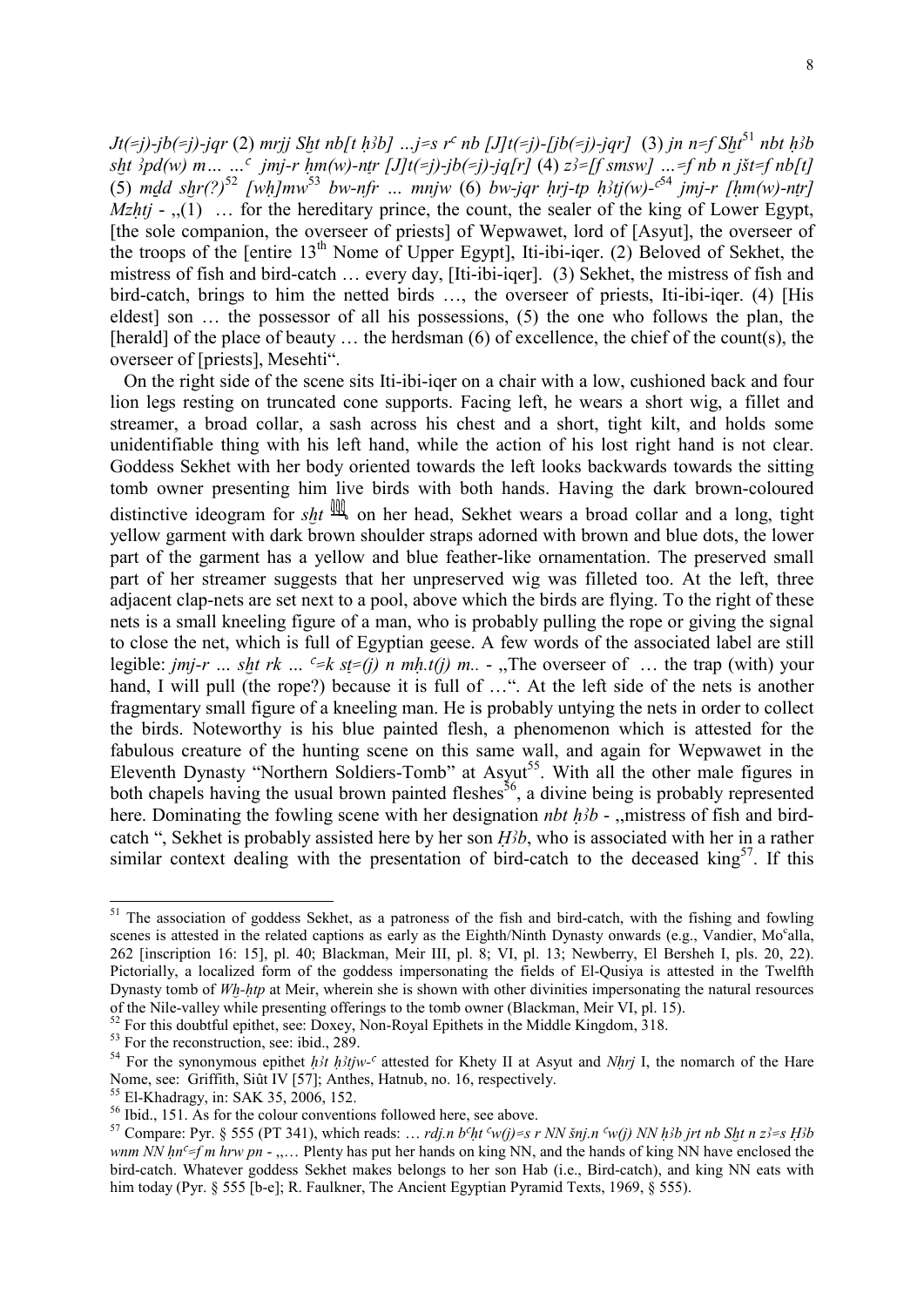identification is accepted, then we have here a pictorial version of Pyr. § 555 (PT 341). Proceeding towards the left is a third small figure of a man depicted above the nets, he carries two bunches of waterfowl suspended on ropes from both ends of a pole born across his shoulders.

# *3.5 Commemorating Khety II and his wife Iti-ibi* (Figs. 8-9)

3.5.1 The upper left side of the southern wall is reserved to a face-to-face representation of the tomb owner accompanied by some woman, on the one hand, and Iti-ibi-iqer's predecessor, Khety, on the other hand. The labels identifying both men are symmetrically written in two lines; a horizontal line above the associated figure, and a vertical one in front of him, separating thereby each figure from the other by a double hieroglyphic inscription, a well known practice adopted for separating the dead from living as early as the Old Kingdom<sup>58</sup>. To the left stands Khety, facing right. Fragmentally preserved, Khety wears a short, projecting kilt, and holds a long staff in his left hand and a *hrp*–sceptre in his right. With only three isolated hieroglyphic signs preserved of the upper line, of which a part of Wepwawet's determinative is still recognizable, the second line reads: ...  $[h\hat{t}t]$ <sup>-c</sup> htmtj-bjtj smr w<sup>c</sup>[tj jmj-r  $hm(w)$ -ntr n Wp-w<sup>3</sup>wt nb Z<sup>3</sup>wtj]<sup>59</sup> jm<sup>3</sup>h[jjw] ... mrj nb R-qrrt ... [hz]jj n ntr=f njwtj Htjj-jqr  $m<sup>3</sup>$ -hrw -  $\ldots$  ... the [count], the sealer of the king of Lower Egypt, the sole companion, [the overseer of priests of Wepwawet, lord of Asyut], the honoured one … beloved of the lord of Ra-qereret, whom his local god [favours], Khety-iqer, true of voice".

 Facing him in equal size is Iti-ibi-iqer attired in a broad collar, a bracelet around his remaining right wrist, a long, projecting kilt provided with a belt and having a downward curved hem at the front and a sandal in his preserved left foot. He holds a long staff in his left hand and a *hrp*–sceptre in his right. The associated caption reads: (1) *firil p<sup>ct</sup> h<sub>3tj</sub>-c htmtj-bjtj smr w<sup>c</sup>tj jmj-r hm(w)-ntr n Wp-w* $\delta$ wt nb [Z $\delta$ wtj] ... (2) [jmj-r] hm(w)-ntr n Wp-w $\delta$ wt [nb Z $\delta$ wtj] … *Jnpw nb* [R-qrr]t jm3h[jjw] … j w3h tpj t3  $Jt(=j)$ -jb(=j)-[jqr] m<sup>3c</sup>-hrw - ,,(1) [The hereditary prince], the count, the sealer of the king of Lower Egypt, the sole companion, the overseer of priests of Wepwawet, lord of [Asyut], … (2) [the overseer] of priests of Wepwawet, [lord of Asyut], … Anubis, lord of [Ra-qerere]t, the honoured one … the one enduring on earth, Itiibi-[iqer], true of voice".

 Behind Iti-ibi-iqer is a badly obliterated figure of a standing woman. She wears a long, tight garment and anklets, and holds what seems to be a long-stemmed lotus flower, of which only the lower part of the stem is preserved.

Being *h<sub>3tj</sub>*-c, the most characteristic for nomarchs during the First Intermediate Period and the Eleventh Dynasty<sup>60</sup>, and being a high priest of the local god Wepwawet suggest that this Khety was a nomarch, and that he is to be identified with one of the two well known First Intermediate Period nomarchs of Asyut, Khety I (Tomb V; M11.1) or Khety II (Tomb IV; N12.2). Judging by the prominence given to the military scenes in Iti-ibi-iqer's chapel, his military title *jmj-r mš<sup>c</sup> n Ndft hntt mj-qd=s* - ,,the overseer of the troops of the entire 13<sup>th</sup> Nome of Upper Egypt", which is not recorded for any other nomarch at Asyut during Herakleopolitan Period, and his probable premature death suggested by preparing the tomb

<sup>&</sup>lt;sup>58</sup> For the different methods adopted in the Old Kingdom representations aiming at separating the dead from living, see: N. Kanawati, in: SAK 9, 1981, 213-225. For a Twelfth Dynasty example in which a vertical column of hieroglyphic inscription is used to separate  $z\rightarrow rnpwt$  II from his deceased mother, see: H. Müller, Die Felsengräber der Fürsten von Elephantine aus der Zeit des Mittleren Reiches, ÄF 9, 1940, pl. 34; cf., Kanawati, in: SAK 9, 1981, 219, n. 37.

<sup>&</sup>lt;sup>59</sup> This reconstruction depends only on the preserved determinative  $\alpha$ , attested frequently here for *Z*<sub>*iwtj* referred</sub> to in such a title.

 $60$  Helck, Verwaltung, 206-9.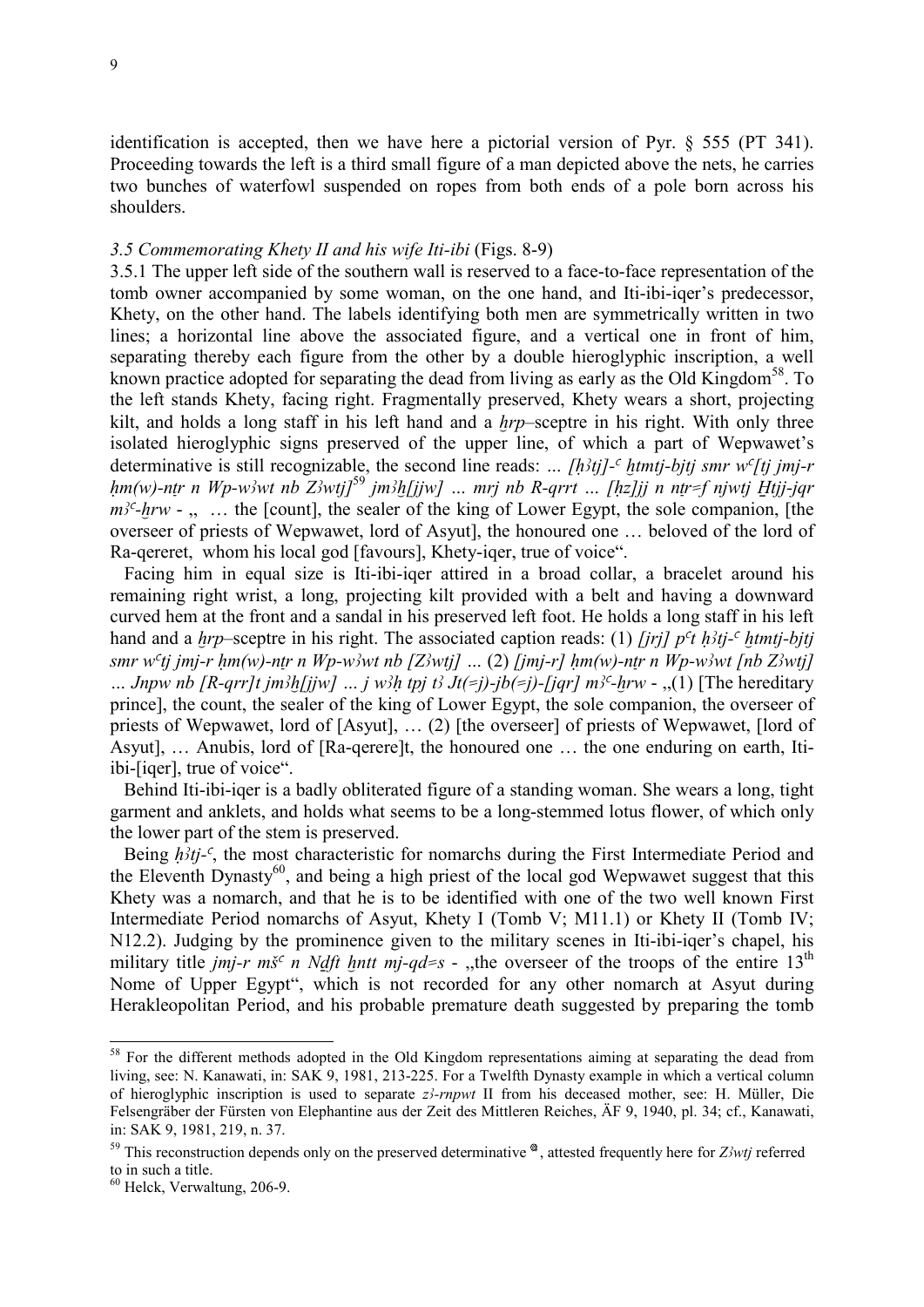for him by his son Mesehti-iqer, Iti-ibi-iqer seems to have lived during the troublous period of the civil war. Of the two men called Khety, while Khety I enjoyed a peaceful governorship<sup>61</sup>, Khety II refers in his biography to a military campaign against the Theban forces<sup>62</sup>, in which he allied with the Herakleopolitan king Merikare. Accordingly, the identification of Khety II with his namesake represented here seems plausible. Although no reference to a filial kinship is preserved in this scene commemorating Khety, it seems quite possible that Iti-ibi-iqer was the latter's son.

3.5.2 To the right and left of the false door decorating the back wall of the niche are two table scenes, each is devoted to a woman. With its associated label identifying the represented woman completely lost now, the right table scene is of little use here. The left scene shows a woman seated on a chair with a low, cushioned back and bull  $\text{legs}^{63}$  resting on truncated cone supports, with the bull's tail clearly shown hanging down from the back of the chair. Having no recognizable details, the woman, who faces right, extends her hardly preserved right hand towards an offering table, the stand of which is no longer preserved. The offering table is laden with fourteen stylized half-loaves, over which a foreleg of an ox and a plucked goose are shown. Two stands with variously shaped jars of drinks are depicted above the table. Faint traces of an offering bearer holding a goose are the only preserved decoration below the table scene. The caption identifying the commemorated lady reads: *jm3hjjt mrjjt Hwt-hr Jt(=j)* $jb(\neq j)$   $m$ <sup>2</sup>t-hrw - ,,the honoured one, beloved of Hathor, Iti-ibi, true of voice".

In fact, Iti-ibi-iqer's wife is called once on the northern wall as *Snbtj-jqrt mst K3w=f* -,,Senebti-iqeret, born of Kauef", and in each of the two well preserved labels identifying Itiibi-iger's wife on the same wall she is introduced by the designation  $hmt=f$  - ,,his wife". Although a second wife of Iti-ibi-iqer should not be excluded<sup>64</sup>, the absence of the introductory designation *Hmt=f* - ,,his wife" before the woman's name here argues against the possibility of having a second wife in this table scene. On the other hand, the commemoration of Iti-ibi-iqer's possible father Khety II attested here is tempting to suggest a similar commemoration of Iti-ibi-iqer's mother herein. In favour of this identification is the similarly named female relative accompanying Khety II in the decoration of his chapel's northern wall. Therein, she is designated as: *hkrt nswt w<sup>c</sup>tt hm(t)-ntr Hwt-hr jm3wt=s nt r<sup>c</sup> nb jm3hjjt Jt(=j)* $jb(\neq j)$  - ,,The sole ornamented one of the king, the priestess of Hathor, her well-disposed one of every day, the honoured one, Iti-ibi $\frac{65}{65}$ . Thereupon, the identification of Iti-ibi of our table scene and her namesake represented in Khety II's chapel is suggested here, and being a mother of Iti-ibi-iqer is a possibility which should not be excluded.

#### *3.6 Forming sacred symbols of wood and fighting bulls* (Fig. 10; Pl. 3)

On the western wall, to the south of the entrance giving access to the inner niche, is a large figure of the tomb owner watching fighting bulls<sup>66</sup> and inspecting cattle, while the lower

<sup>&</sup>lt;sup>61</sup> Griffith, Siût V [1ff.]; Schenkel, Memphis, Herakleopolis, Theben, 71-74 [§57]. For Khety I's efforts in developing the irrigation methods at Asyut, see: W. Schenkel, Die Bewässerungsrevolution im alten Ägypten, 1978, 29ff.

 $62$  Griffith, Siût IV [9-19]. For a detailed discussion of the biographical inscription of Khety II, see: El-Khadragy, in: SAK 37, 2008, forthcoming.

 $<sup>63</sup>$  Although chairs with bull legs were replaced by those with lion legs before the end of the Fifth Dynasty (N.</sup> Cherpion, Mastabas et Hypogées d'Ancien Empire: Le problème de la datation, 1989, 34), some Middle Kingdom examples of chairs with bull legs are attested (e.g., Newberry, El Bersheh I, pls. 12, 16-17, 19, 32, 34; Blackman, Meir VI, pls.15, 17).

<sup>&</sup>lt;sup>64</sup> For the question of polygamy in Egypt in the Middle Kingdom, see: W. Simpson, in: JEA 60, 1974, 100-105.

 $^{65}$  El-Khadragy, in: SAK 37, 2008, fig. 3, forthcoming; Griffith, Siût IV [38-40].

<sup>66</sup> For a study of the bull fight scenes, see: J. Galán in: JEA 80, 1994, 81-96.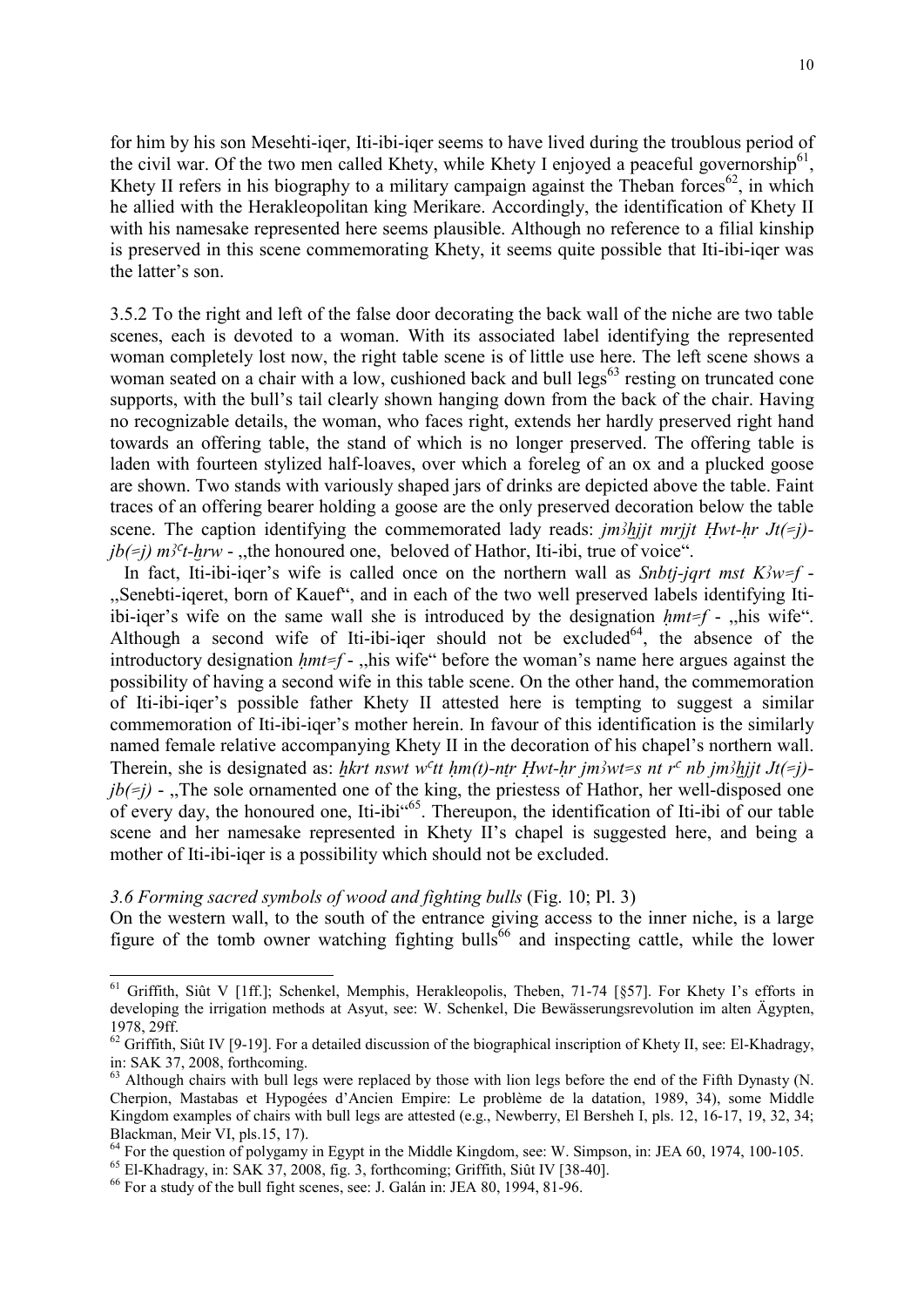register is reserved for an unusual scene depicting carpenters forming some sacred symbols of wood. Facing left, the tomb owner is shown leaning on his staff and accompanied by two of his dogs. The caption above the first dog is almost lost, with a preserved  $\ldots$  r<sup>c</sup> nb  $\cdot$   $\ldots$ , every day" at its end, while the caption of the second dog reeds:  $Dst^{67}$  *pw mrt nb=s* - ,,It is Dieset, whom its master loves".

 Of the remaining details of his attire, a fillet and streamer, a broad collar, a bracelet around his right rest and a short, projecting kilt provided with a belt are still recognizable. The label identifying the tomb owner is written horizontally above his head, while the caption describing the represented action is written vertically before his figure as follows: (1) *jrj p<sup>c</sup>t [h3tj]-c htmtj-bjtj smr wctj jmj-r hm(w)-ntr n Wp-w3wt J[t(=j)-jb(=j)-jqr] (2) m33 ch3 k3w [k3w] sht ht [nb(t)] nfr[t] sht n k3 n h3tj-<sup>c</sup> jmj-r hm(w)-ntr Jnpw nb R-qrrt jm3h[jjw]* ... -  $(1)$  The hereditary prince, [the count], the sealer of the king of Lower Egypt, the sole companion, the [overseer] of priests of Wepwawet, I[ti-ibi-iqer]. (2) Viewing a fight of bulls, [bulls] of the field and [every] good produce of the field for the Ka of the overseer of priests of Anubis, lord of Ra-qereret, the honoured one, …"

 Of the three badly damaged registers depicting the activities watched by the tomb owner, the upper one shows traces of a pair of fighting bulls, one tossing up the other, with the caption *[h]* sw k nht<sup>68</sup> - ,,bring him down, strong bull". Next are few outlines of a calf facing a cow, which was probably shown milked by a now lost figure<sup>69</sup>. Two bulls in front of a squatting figure with the associated caption  $\ldots$  *sw Wp-w?wt-nht* -  $\ldots$ , him, Wepwawet-nakht" occupy the right side of the second register, while few traces of more cattle are preserved on the left side. At the right side of the third register is a bull lifted most probably by the horns of its now lost rival<sup>70</sup>. The left side of this register and the following one(s) are now completely lost.

 The remaining right side of the lower register of this wall depicts the unusual motif of forming the *tjt*-symbol  $\oint$  and *dd*-column  $\frac{1}{2}$ . A kneeling carpenter is shown with an adze in his right hand forming a wooden  $dd$ -column<sup>72</sup>, which is diagonally set on a sloping blocksupport. An upright *tjt-*symbol is shown placed on the ground to the right of the carpenter, while another *dd*-pillar and *tjt*-symbol are horizontally set above him. Next stands a man on a

 $67$  This name is neither listed by J. Janssen nor by Fischer in their studies concerned with the dog names (MDAIK 16 (Fs Junker), 1958, 176-182; JEA 47, 1961, 152-53, respectively).

<sup>&</sup>lt;sup>68</sup> For parallels, see: N. Kanawati, The Tombs of El-Hagarsa III, ACE: Reports 7, 1995, pl. 22; Newberry, Beni Hasan I, pls. 13, 30.

<sup>&</sup>lt;sup>69</sup> Compare: Vandier, Mo<sup>c</sup>alla, pl. 27; Naville, Deir el-Bahari I, pl.20 [II]; Griffith/Newberry, El Bersheh II, pl. 14.

<sup>70</sup> For similar scenes, see: Davies, Deir el-Gebrâwi I, pl. 11; Newberry, El Bersheh I, pl. 18.

<sup>&</sup>lt;sup>71</sup> Although none of the craft scenes dating to the Old and Middle Kingdoms show such a motif (cf., R. Drenkhahn, Die Handwerker und ihre Tätigkeiten im alten Ägypten, ÄA 31, 1976, 97-127, and passim), the *dd*column is used as ornate grills which surmounted the shrines of the queens of Mentuhotep II: Nebhepetre at Deir el-Bahri (Naville, Deir el-Bahari II, pls. 14, 15; Hayes, Scepter I, 160-61, fig. 97), and it decorates again the lunette at the top of an Eleventh Dynasty stela belonging to *nhtj-jqr* (H. Müller, in: MDAIK 4, 1933, 187, fig. 11; cf., Brovarski, Naga-ed-Dêr, 1043-44). Later, in the Twelfth Dynasty tomb of *Wh-htp* at Meir, a *dd*-column is presented to the tomb owner by some attendant (Blackman, Meir VI, pl. 13). For associating the *tjt-*symbol with the *dd*-column at an early date, and for associating them with Isis and Osiris as early as the First Dynasty, see: A. David, Religious Ritual at Abydos (c. 1300 B.C.), 1973, 247.

 $72$  Using the adze in forming the *dd*-column here suggests that the material is wood; for, in craft scenes, the adze occurs exclusively in connection with the manufacture of products made of wood (M. Eaton-Krauss, The Representations of Statuary in Private Tombs of the Old Kingdom, ÄA 39, 1984, 48-49 [§54]).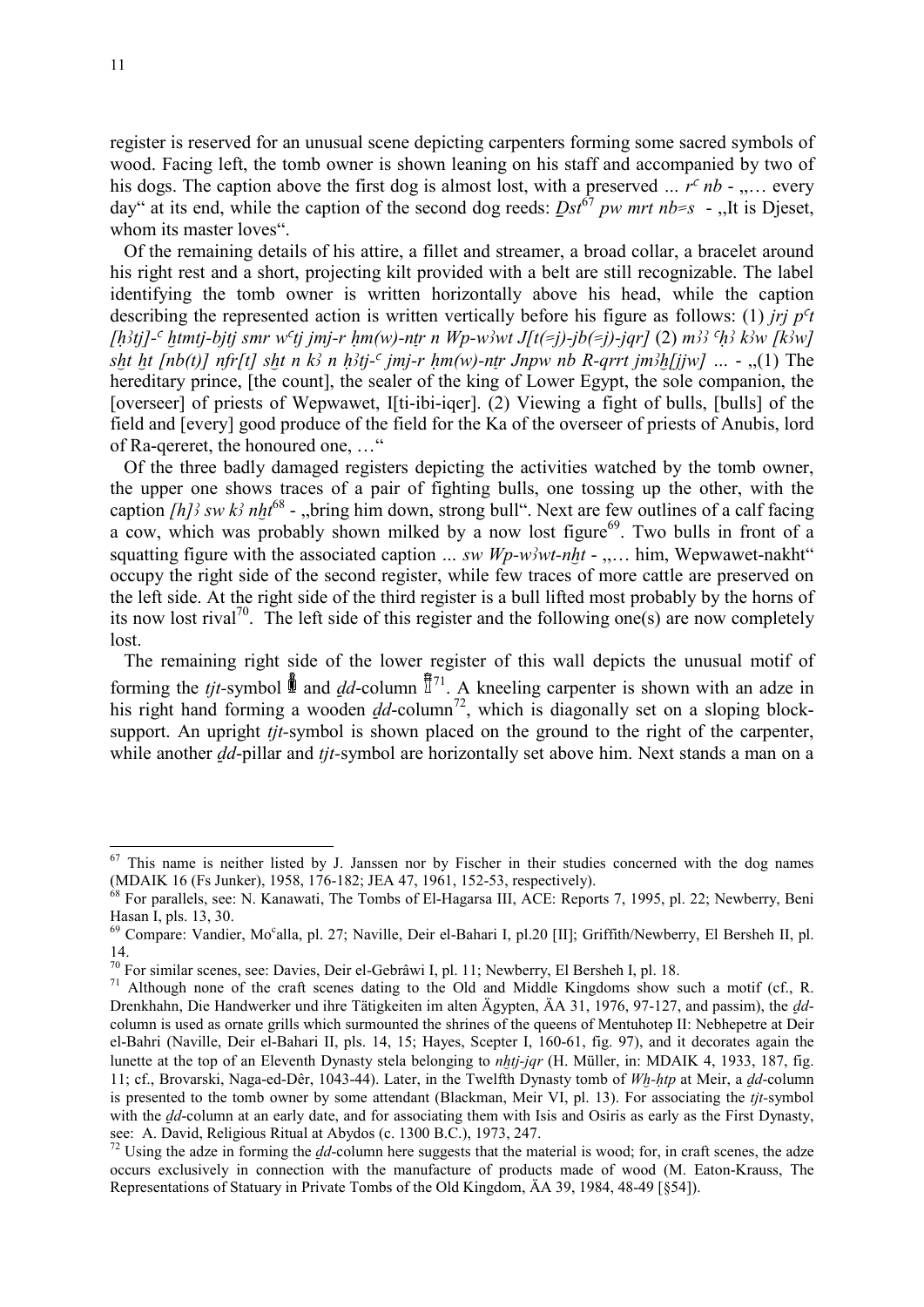high platform smoothing probably some unidentifiable oblong object with both hands<sup>73</sup>. Before him, on the same platform, is a kneeling man, whose action is not preserved.

## *4 Dating*

4.1 Architectural evidence: Although single-roomed chapels supported by one or two rows of pillars with burial apartments reached by vertical shafts are attested at Asyut up to the early Twelfth Dynasty<sup>74</sup>, the zigzag-frieze bordering the tops of the decorated walls is not attested for the Middle Kingdom provincial tomb-chapels, and was replaced in many examples by the *hkr*-frieze in association with the banded frieze<sup>75</sup>.

4.2 Epigraphic evidence: Expressing filiations by the perfective passive participle form of *ms*  as recorded on the northern wall here is first attested in the reign of Intef I or  $II^{76}$ , and was replaced by the relative  $sdm.n=f$  form of ms by the end of the Eleventh Dynasty<sup>77</sup>. The consonantal shift from  $w > jj$  attested here for the epithet *jm Xhjjt* ,,the honoured one" in the table scene to the south of the false door proves that the tomb was not inscribed before the first change of Nebhepetre's Horus-name from  $S<sup>c</sup>nh-jb-t/wj$  into *Ntrj-hdt*, i.e., between his 14<sup>th</sup> and 39<sup>th</sup> years<sup>78</sup>. The book-roll determinative used for  $\equiv$  in the epithet *mn rdwj m šms ntr=f mrjj* - "firm footed in following his beloved god" recorded on the still unpublished south face of the chapel's southern pillar (A) shows no ties, a feature which characterizes the inscriptions dated up to the end of the Eleventh Dynasty<sup>79</sup>. The writing of  $\mathbb{R}$  is *jmj-r*, overseer" with a vertical stroke under the *r*-sign attested everywhere in the chapel's inscriptions is known for the inscriptions dated from the reign of Intef I: Seher-tawy up to the reign of Senwosert  $I^{80}$ . Using the phrase *n k<sub>3</sub> n*, to the ka of<sup>"</sup> in the invocation-offering formula on the northern wall is rarely attested for Old Kingdom inscriptions<sup>81</sup>, attested at Asyut for the inscriptions dated to the First Intermediate Period and Eleventh Dynasty<sup>82</sup>, and commonly found in those dated to the Twelfth Dynasty<sup>83</sup>. Introducing personal names with *jqr m3<sup>c</sup>-hrw*, *jqer*, true of voice", as frequently attested here, is known since the early Eleventh Dynasty<sup>84</sup>. More Palaeographic features attested here and consistent with the inscriptions of the other First Intermediate Period tombs at Asyut include the standing soldier ideogram used for  $m\breve{s}^c$ , troops" on both the northern and southern walls, and for  $h^3$ , fight" in the bull fight scene on the chapel's

<sup>-</sup> $73$  The slightly curved hands with the downward palms placed over the surface of this unidentifiable object may suggest that the figure was holding some stone rubber usually used for smoothing the surfaces of wooden products and other stone objects (Eaton-Krauss, Statuary in Private Tombs, 51 [§58]).

 $74$  See n. 6 above.

<sup>&</sup>lt;sup>75</sup> See for example: Blackman, Meir II, pl. 10; VI, pls. 13, 15-17, 19; Davies/Gardiner, Antefoker, pls. 4, 15, 31-33; Newberry, Beni Hasan I, pls. 11-20, 29-30, 32, 34-37; II, pls. 4-5, 7, 11-17; Griffith/Newberry, El Bersheh II, pl. 11. For a First Intermediate Period example associating the *hkr*-frieze with the banded frieze at Asyut, see: El-Khadragy, in: SAK 37, 2008, figs. 1-5, forthcoming.

<sup>76</sup> C. Obsomer, in: Individu, société et spiritualité dans l'Égypte pharaonique et copte: Mélanges égyptologiques au Professeur Aristide Théodoridès, 1993, 178, list 5.

 $^{77}$  Schenkel, Frühmittelägyptische Studien, 75 [§27].

<sup>78</sup> Ibid., 51 [§16b], 144 [§58i]; L. Gestermann, Kontinuität und Wandel in Politik und Verwaltung des frühen Mittleren Reiches in Ägypten, GOF IV/18, 1987, 42.

<sup>79</sup> Schenkel, Frühmittelägyptische Studien, 27-28 [§2]; D. Spanel, in: Studies in Honor of William Kelly Simpson II, 1996, 767; idem, in Or 58, 1989, 309.

<sup>80</sup> Schenkel, Frühmittelägyptische Studien, 35-36 [§7].

<sup>81</sup> G. Lapp, Die Opferformel des alten Reiches, unter Berücksichtigung einiger späterer Formen, SDAIK 21, 1986, 208 [§355].

<sup>82</sup> Spanel, in: Studies in Honor of William Kelly Simpson II, 1996, 767, n. 9, 769, n. 15.

<sup>83</sup> C. Bennett, in: JEA 27, 1941, 79, 81.

<sup>84</sup> Schenkel, Frühmittelägyptische Studien, 76 [§28a].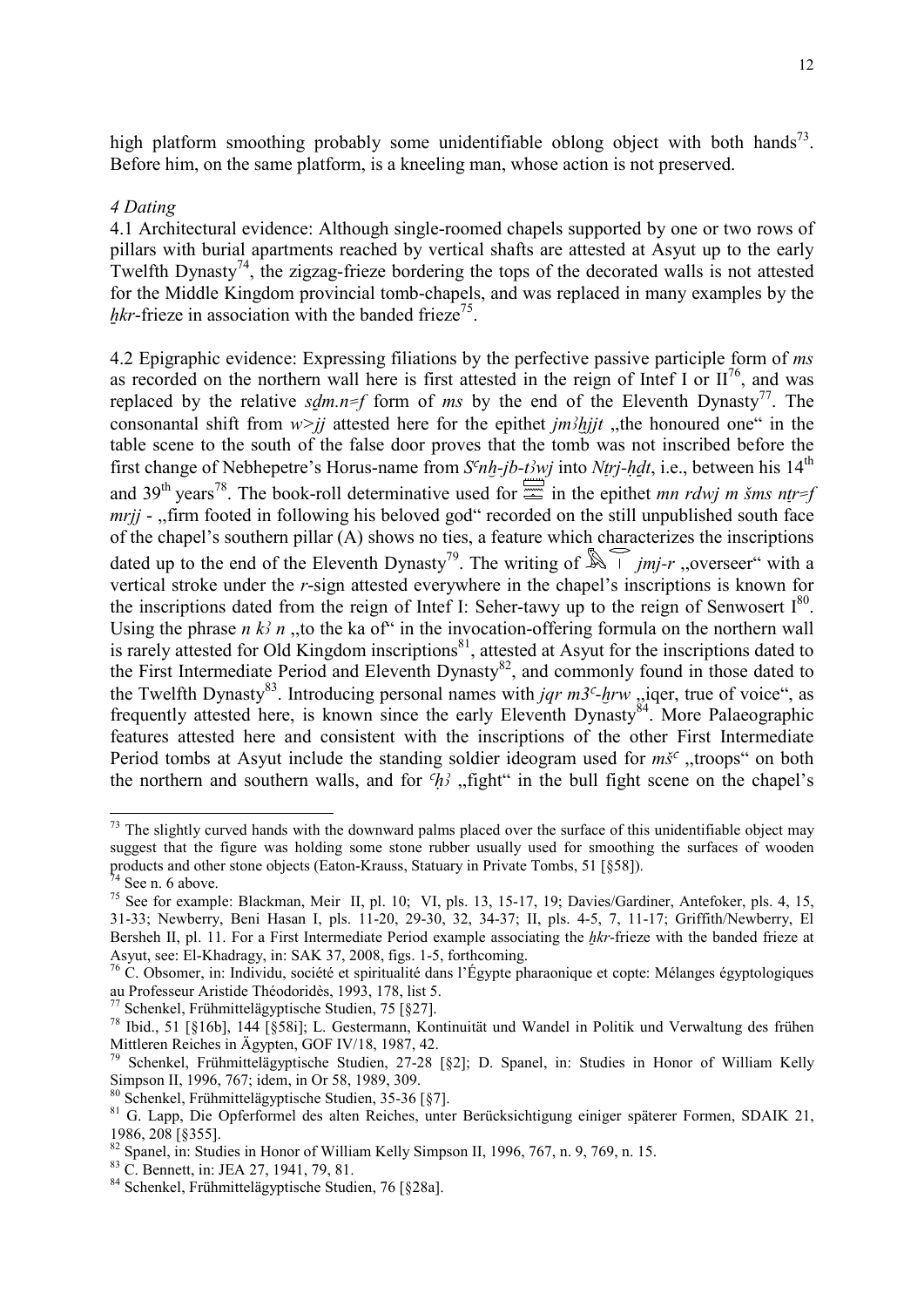western wall instead of the more usual form  $\mathbb{I}^{\{885\}}$ . Also, they include the phonogram  $\circ$  used for *hmt* ,,wife" twice on the northern wall showing deviation from the standard shape of the sign with a slit extending upwards from its curved bottom resembling thereby the female genitalia<sup>86</sup>.

4.3 Iconographic evidence: Commemorating Khety, the predecessor of the tomb owner and his probable father who is identified here with the First Intermediate Period Siutian nomarch Khety II is the most conclusive evidence for dating the tomb. Not only does this mean that Khety II was followed by Iti-ibi-iqer in his office as a Siutian nomarch, but it excludes any possibility of dating the tomb after the reunification of Egypt by Nebhepetre. For it would be highly unexpected for any Siutian nomarch who was contemporaneous to Nebhepetre after having control of the whole of Egypt to commemorate the king's rival, Khety II, who had allied with the Herakleopolitan king Merikare and involved in the war against the Thebans under the command of Nebhepetre. Further iconographic features characteristic of the time are attested here. Of them is the long-stemmed lotus flower held in the left hand of Iti-ibiiqer's wife close to her nose on the northern wall, which is regarded by Brovarski as typical Dynasty Eleven fashion<sup>87</sup>. Also, the  $<sup>c</sup>nh$ -emblem shown in the right hand of this same figure is</sup> not attested for non-royal individuals before the late First Intermediate Period and the late Dynasty Eleven<sup>88</sup>.

Suggested date: A date after the  $14<sup>th</sup>$  year of Nebhepetre and before his  $39<sup>th</sup>$  year<sup>89</sup> is the most likely for decorating the tomb by Iti-ibi-iqer's son and successor, Mesehti-iqer.

# *5 General commentary*

-

Due to its nearly completely preserved state, the decoration of Tomb N13.1 constitutes one of the most valuable sources from the end of the First Intermediate Period in respect of the Egyptian history and history of art. This discovery proves the importance of archaeological work in a necropolis which suffered much by quarrying activities and some inappropriately performed excavations<sup>90</sup>. The fully decorated chapel provides us with many represented themes based closely on the Old Kingdom Memphite conventional style and showing scarcely any trace of the First Intermediate Period crude style attested elsewhere in Upper Egypt since the late Old Kingdom<sup>91</sup>. Nonetheless, some of the represented motifs reflect the spirit of the troublous time of the civil war exemplified in military scenes and other motifs with religious

<sup>&</sup>lt;sup>85</sup> Griffith, Siût III [7, 16]; IV, [48]; V [17]. However, such a paleographic feature is attested for  $m\breve{s}^c$  and some other related words as early as the late Old Kingdom both at Asyut and other sites (e.g., L. Habachi, Tavole d'offerta, are e bacili da libagione n. 22001-22067, 1977, 29, pl. on p. 133; Griffith/Newberry, El Bersheh II, pl. 13 [15]; Brovarski, Naga-ed-Dêr, 268-70, fig. 20).

<sup>86</sup> Spanel, *in:* Or 58, 1989, 310-11 with refs.

<sup>87</sup> Brovarski, Naga-ed-Dêr, 237, 1039 with refs.

<sup>88</sup> H. Fischer, in: ZÄS 100, 1973, 23-24, nn. 31, 33; Brovarski, Naga-ed-Dêr, 236-37 with refs.

<sup>&</sup>lt;sup>89</sup> The reunification of Egypt by Nebhepetre is suggested to be after his  $14<sup>th</sup>$  year and before his 39<sup>th</sup> year (J. Quack, Studien zur Lehre für Merikare, GOF IV/23, 1992, 98–113).

 $90$  For the early Twentieth Century excavations at Asyut, see: Magee, Asyût I, 7-8; D. Ryan, The Archaeological Excavations of David George Hogarth at Asyut, Egypt, 1988, 25-28, and passim. Noteworthy is the use of explosives by David Hogarth in removing the large stone blocks of the collapsed tomb bearing his number XXVII (ibid., 54).

<sup>&</sup>lt;sup>91</sup> For this crude style attested in Upper Egypt since the late Old Kingdom, see: Smith, Sculpture, 217ff. For some examples, see: Vandier, Mo<sup>c</sup>alla, pls. 25ff; Kanawati, El-Hagarsa III, pls. 20ff; D. Dunham, Naga-ed-Dêr Stelae of the First Intermediate Period, 1937, pls. 2ff; Fischer, Coptite Nome, pls. 16ff; Fischer, in: Kush 9, 1961, figs. 3-6, pls. 10-13.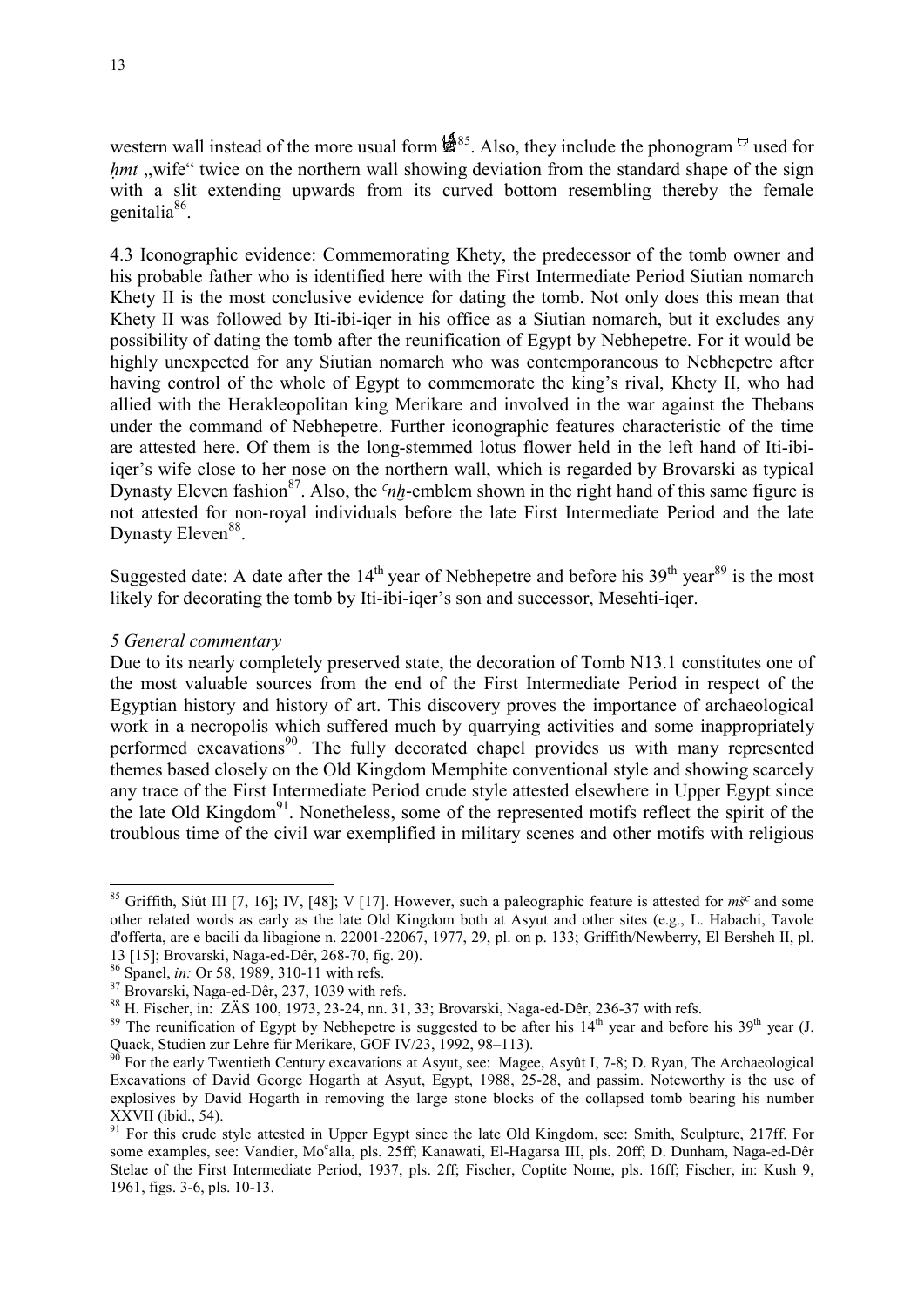implications aiming at bestowing the tomb owner support, protection and abundant provisions.

 Of its valuable historical implications, the securely dated tomb provides us with two hitherto unknown nomarchs, Iti-ibi-iqer and his son Mesehti-iqer, who successively governed Asyut before the reunification of Egypt by Nebhepetre. Moreover, the chapel's decoration provides evidence for the connection between these two nomarchs and Khety II, who has been considered for a long time the last of the First Intermediate Period family of nomarchs who ruled Asyut up to the reunification of Egypt by Nebhepetre<sup>92</sup>. This evidence might help in reestablishing the history of Asyut during the final stages of the war between the northern kingdom of Herakleopolis and the Theban rulers. Taking Franke's reasonably suggested sequence of the earlier stages of this war as a point of departure<sup>93</sup>, Iti-ibi (Tomb III; N12.1) was involved in the rebellion of Thinis dated to the  $14<sup>th</sup>$  year of Nebhepetre<sup>94</sup>. He is believed to be still alive when Nebhepetre recaptured the town, and that he was the victim of attacking Asyut afterwards by the Theban troops<sup>95</sup>. Expelling the Theban troops from Asyut, Khety II who was contemporaneous of both Merikare and Nebhepetre enjoyed a relatively short tenure of governorship as suggested by his unfinished tomb<sup>96</sup>. This suggests that Iti-ibi-iqer started his career as governor around the second decade of Nebhepetre. On the other hand, the preparation of this tomb by Iti-ibi-iqer's son Mesehti-iqer, as stated here, suggests a rather short tenure of governorship for the father.

 A study of the Siutian repertoire of military scenes elsewhere led to the conclusion that Mesehti-iqer could be identified with Mesehti, the owner of CG 257, CG 258, CG 28118 (JE 30966) and CG 28119 (JE 30966) $97$ , or that the former was followed by his namesake Mesehti, a possible member of this same family, who ruled Asyut before the reunification of Egypt<sup>98</sup>. In favour of the first suggestion is the proposed pictorial rendering of  $\S$  555 (spell 341) of the Pyramid Text here, which may be taken as a forerunner of appropriating a royal prerogative, which culminated afterwards in inscribing coffins with the Coffin Texts<sup>99</sup>. Being responsible for the tomb's decoration, Mesehti-iqer took probably a further step towards inscribing his coffins with Coffin Texts, the presence of which on his coffins led both Schenkel<sup>100</sup> and Willems<sup>101</sup> to suggest a relatively later date for Mesehti<sup>102</sup>.

<sup>&</sup>lt;sup>92</sup> See for example: Quack, Lehre für Merikare, 111; D. Franke, in: SAK 14, 1987, 53; Spanel, in Or 58, 1989, 302; Gestermann, Frühen Mittleren Reiches, 41-42.

<sup>&</sup>lt;sup>93</sup> Franke, in: SAK 14, 1987, 52-53.

<sup>&</sup>lt;sup>94</sup> For the rebellion of Thinis, see: Clère/Vandier, Textes de la première période intermédiaire et de la XI<sup>ème</sup> dynastie, 19 [§23]; Schenkel, Memphis – Herakleopolis - Theben, 226-28 [§374]. For the two successful battles of Iti-ibi against the Southern Nomes, one of which is suggested to be correspondent to the afore-mentioned rebellion of Thinis, see: Griffith, Siût III [16-37]; Schenkel, Memphis -Herakleopolis - Theben, 79-81 [§60]; cf., Franke, in: SAK 14, 1987, 52.

<sup>&</sup>lt;sup>95</sup> El-Khadragy, in: SAK 37, 2008, forthcoming.

<sup>96</sup> Idem, in: BACE 17, 2006, 83-89.

<sup>97</sup> PM IV, 265. For CG 257-258, see: M. Bietak, in*:* Mélanges Gamal Eddin Mokhtar I, 1985, 97, pls. 1-4. For CG 28118-28119, see: P. Lacau, Sarcophages antérieurs au Nouvel Empire II, 1906, 101-33, pl. 9.

<sup>98</sup> El-Khadragy, in: SAK 37, 2008, forthcoming.

<sup>&</sup>lt;sup>99</sup> An even earlier usurpation of spells from the Pyramid Texts is attested in the late Old Kingdom burial chamber of *Mnj* at Dendera, this literal borrowing, according to Fischer, may belong to the first use of Coffin Texts during the First Intermediate Period (Dendera, 88).

<sup>&</sup>lt;sup>100</sup> Schenkel dates Mesehti to the very end of the Eleventh Dynasty or the beginning of the Twelfth Dynasty (Frühmittelägyptische Studien, 117-118 [§44 a]).

<sup>&</sup>lt;sup>101</sup> Willems suggests a date for Mesehti not earlier than the middle of the Twelfth Dynasty (Chests of Life, 103-104).

<sup>&</sup>lt;sup>102</sup> However, according to Schenkel, the earliest datable example inscribed with Coffin Texts is that of  $\frac{65}{j}$ jt, a minor wife of Nebhepetre, who was buried shortly before the reunification of Egypt, thereby both *Sifjt* and Mesehti were contemporaneous (Frühmittelägyptische Studien, 121; cf., Fischer, Dendera, 88). Moreover,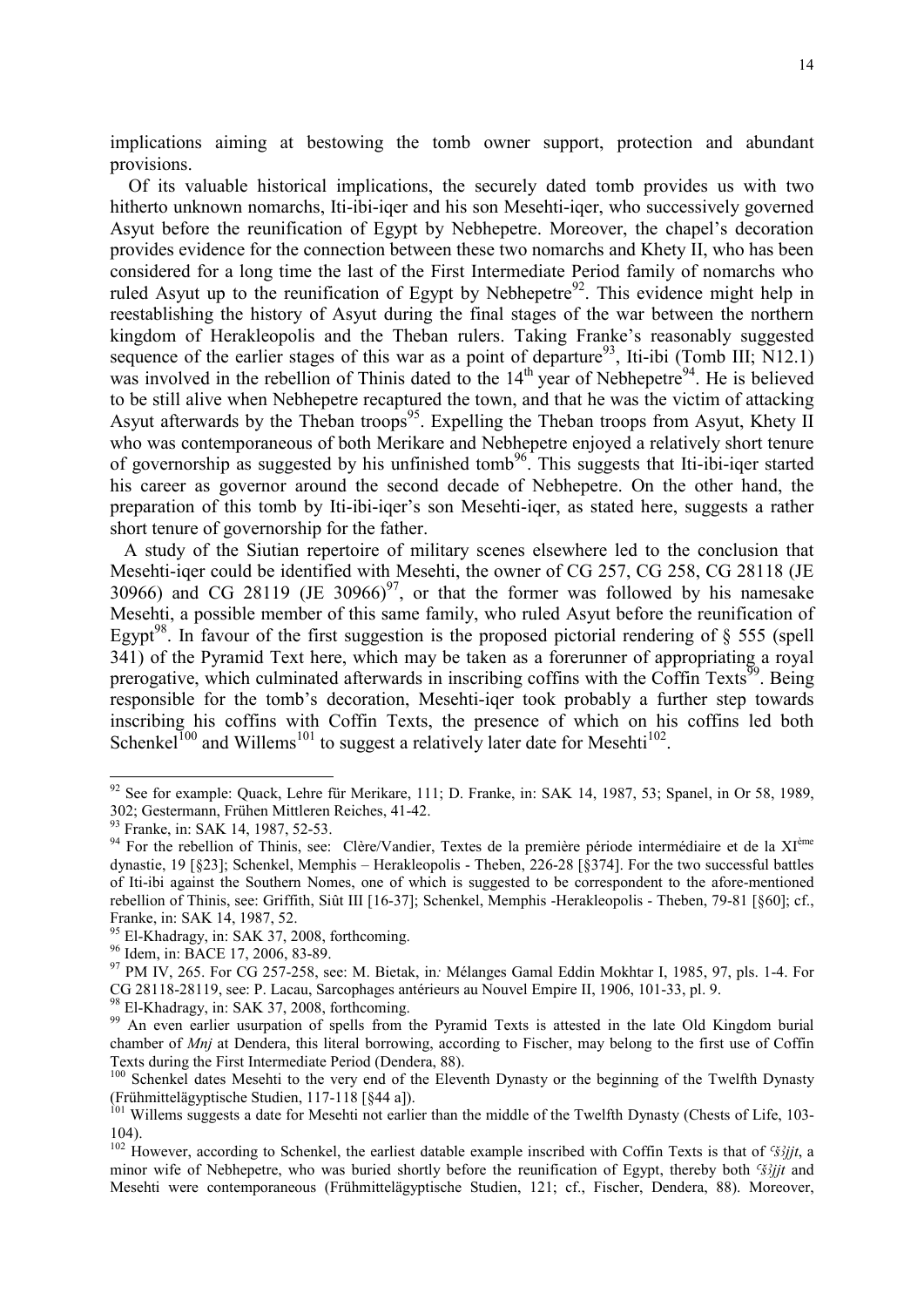Believing that military scenes reflect actual historical events<sup>103</sup>, it seems possible that Iti-ibiiqer resumed the fight against the Theban troops. He was probably the first Siutian nomarch who levied Nubian archers in his army<sup>104</sup>. Nubian archers are also attested for the Theban troops at the same time<sup>105</sup>. Judging by Mesehti-iqer's statement that he prepared the tomb for his father, Iti-ibi-iqer seems to be another victim of this civil war.

 In decorating the tomb, Mesehti-iqer beseeched the support of every possible divine power. Overcoming the enemies was essential for Mesehti-iqer who previously lost his father, grandfather and great grand father in this war. Under this concept comes the representation of the fabulous creature, the Bes-like demon  $\mathcal{H}$ , in the hunting scene understood as one of the helpers of the sun god in his fight against his enemies<sup>106</sup>, that he may provide support in this earthly war. Seeking stability and life, Mesehti-iqer included here the valid combination of the dd-pillar and tjt-symbol<sup>107</sup>. Securing provisions of every good produce of the field led Mesehti-iqer to produce a pictorial version of § 555 (spell 341) of the Pyramid Text that Goddess Sekhet and her son *H<sub>ib</sub>* may guarantee renewed provisions. Aiming at reviving the deceased<sup>108</sup> and bestowing Hathor's blessings, favour and good fortune on  $\text{him}^{109}$ , the deceased's wife is represented offering him the *mnjt*-necklace and sistrum of Hathor. The inclusion of the proposed symbolic scene of bull fight was also chosen for the chapel's decoration that it may maintain the deceased's leadership in the Netherworld $110$ .

List of Figures and Plates:

-

Figure 1 Iti-ibi-iqer, chapel, plan

Figure 2 Iti-ibi-iqer, chapel, north wall, western side, offering the *mnjt* and sistrum of Hathor Figure 3 Iti-ibi-iqer, chapel, north wall, middle section, inspecting cattle and military activity Figure 4 Iti-ibi-iger, chapel, east wall, southern side, marching soldiers Figure 5 Iti-ibi-iqer, chapel, south wall, western side, hunting scene Figure 6 Iti-ibi-iqer, chapel, south wall, right of the middle section, Sekhet offering birds Figure 7 Iti-ibi-iqer, chapel, south wall, left of the middle section, fowling scene Figure 8 Iti-ibi-iqer, chapel, south wall, eastern side, commemorating Khety II Figure 9 Iti-ibi-iqer, niche, west wall, left of the false door, table scene of Iti-ibi Figure 10 Iti-ibi-iqer, chapel, west wall, south side, forming sacred symbols and fighting bulls

Plate 1 (a) Iti-ibi-iqer, forecourt and façade

isolated instances of Old Kingdom and First Intermediate Period coffins inscribed with Coffin Texts are cited by Willems (Chests of Life, 244-49). A further early use of Pyramid and Coffin Texts is attested from a Ninth Dynasty coffin from Naga-ed-Dêr (Brovarski, Naga-ed-Dêr, 661-63).

<sup>103</sup> G. Gaballa, Narrative in Egyptian Art, 1976, 138-41; cf., Schulman, in: JSSEA 12, no. 1, 1982, 180-183.

<sup>&</sup>lt;sup>104</sup> According to Bietak Nubian mercenaries were not attested at Asyut before the end of the Eleventh Dynasty (Mélanges Gamal Eddin Mokhtar I, 1985, 87-97).

<sup>&</sup>lt;sup>105</sup> Nubian archers are represented in the two battle scenes of the early Eleventh Dynasty Theban tomb of Intef, whose tomb was decorated during the early part of Nebhepetre's reign (Jaroš-Deckert, Das Grab des Jnj-jtj.f, pls. 14, 17), and are attested again in the battle scene represented on the now displaced fragments of the mortuary temple of Nebhepetre at Deir el-Bahri (Schulman, in: JSSEA 12, no. 1, 1982, 170-76).

<sup>&</sup>lt;sup>106</sup> Altenmüller, Die Apotropaia und die Götter Mittelägyptens I, 152ff.

<sup>107</sup> H. Schäfer, in: Studies presented to F. Ll. Griffith, 1932, 424ff.

<sup>&</sup>lt;sup>108</sup> Gillam, in: JARCE 32, 1995, 233.

<sup>109</sup> Davies/Gardiner, Amenemhēt, 94-96.

<sup>&</sup>lt;sup>110</sup> Relating the bull fight scene to symbolism concerning the afterlife, J. Galán suggests that the deceased in his struggle to maintain his leadership in the Netherworld is symbolically identified with a bull who has to defeat another one who challenges him, and that the purpose of this challenge is to prove that the deceased is entitled to be the lord of the herd and fields, i.e. of the Netherworld (JEA 80, 1994, 81-96).